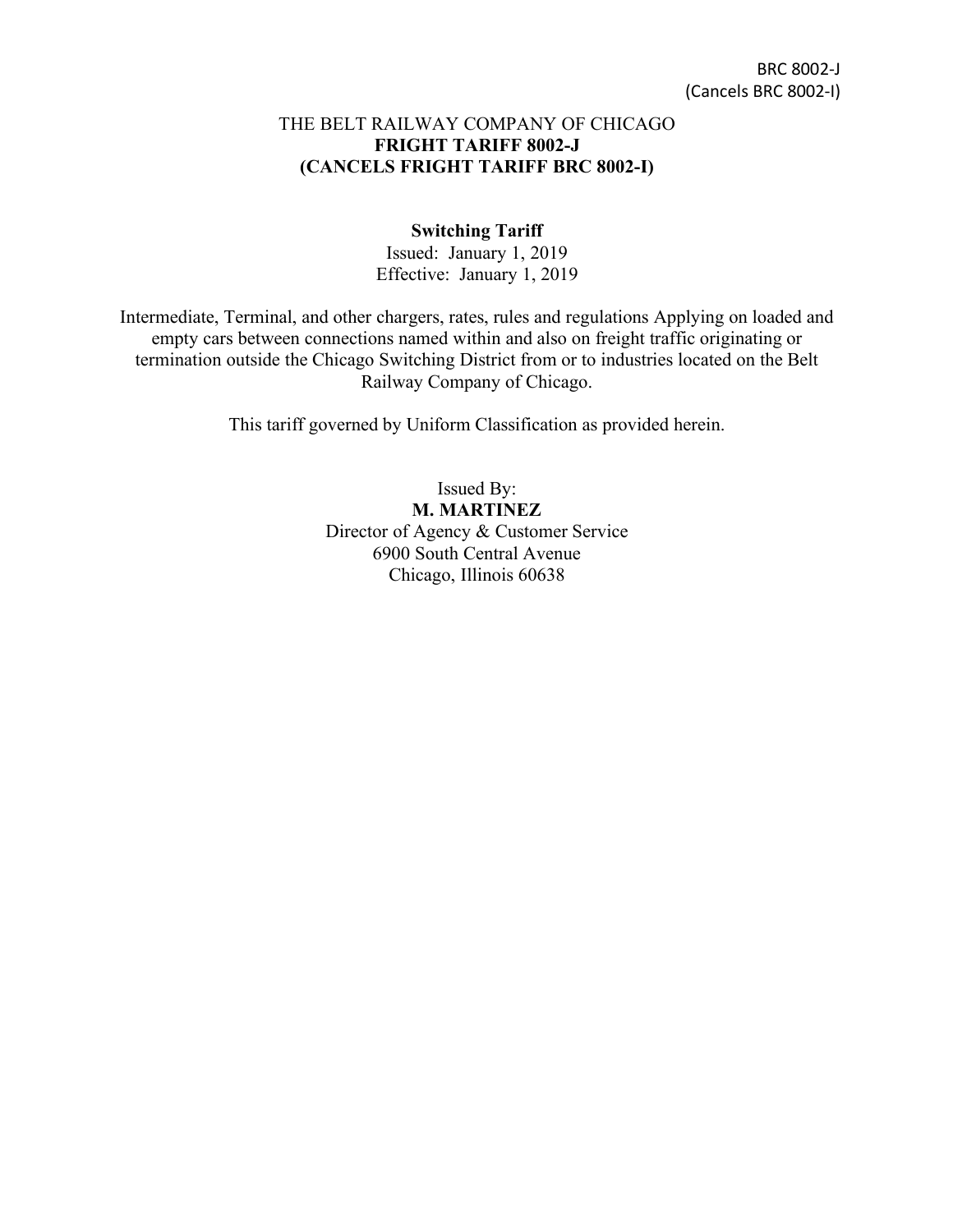# Rules and Other Governing Provisions

## GENERAL RULES AND REGULATIONS

| <b>ITEM</b>    | <b>SUBJECT</b>        | <b>APPLICATION</b>                                                                                                         |  |  |  |
|----------------|-----------------------|----------------------------------------------------------------------------------------------------------------------------|--|--|--|
| 1              | <b>VOLUME</b>         | Volume Incentive Intermediate Switch Rates for traffic                                                                     |  |  |  |
|                | <b>INCENTIVE</b>      | moving through the Chicago Gateway. The daily average car                                                                  |  |  |  |
|                | <b>SWITCH RATES</b>   | count will be calculated on the basis of each calendar month.                                                              |  |  |  |
|                | <b>CLEARING</b>       | (Total Clearing Connection Traffic ÷ Days In The Month)                                                                    |  |  |  |
|                | <b>CONNECTION</b>     | Clearing Connection Traffic is defined as traffic delivered to                                                             |  |  |  |
|                | <b>TRAFFIC</b>        | the BRC at Clearing Yard by an inbound carrier for an                                                                      |  |  |  |
|                |                       | outbound carrier. Auto Carriers / Racks, Dangerous                                                                         |  |  |  |
|                |                       | Explosive - Radioactive - TIH, Hazardous (Non-TIH),                                                                        |  |  |  |
|                |                       | Dimensional, Do Not Hump, Locomotives, Passenger Cars,                                                                     |  |  |  |
|                |                       | Perishable, Intermodal TOFC/COFC, cars received from                                                                       |  |  |  |
|                |                       | intermediate switch carriers (i.e. CRL, IHB, Etc.) and BRC                                                                 |  |  |  |
| $\overline{2}$ | <b>OUTSIDE</b>        | Industry Traffic are not subject to volume incentive rates.                                                                |  |  |  |
|                | <b>CLEARING</b>       | Cars Interchanged at a location other than Clearing Yard.                                                                  |  |  |  |
|                | <b>TRAFFIC</b>        | Cars will not qualify for volume incentive rates.                                                                          |  |  |  |
| $\overline{4}$ |                       | Any car delivered to BRC which is found to be "bad order"                                                                  |  |  |  |
|                | <b>CAR HIRE ON</b>    | shall remain in the car hire account of the delivering carrier,                                                            |  |  |  |
|                | <b>CARS RECEIVED</b>  | regardless of car mark, until repaired and subsequently                                                                    |  |  |  |
|                | <b>IN BAD ORDER</b>   | classified for appropriate outbound departure.                                                                             |  |  |  |
| 5              | <b>DESCRIPTION OF</b> | The term "Uniform Classification" when used herein means                                                                   |  |  |  |
|                | <b>GOVERNING</b>      | UFC 6000 Series, issued by Uniform Classification                                                                          |  |  |  |
|                | <b>CLASSIFICATION</b> | Committee, Agent.                                                                                                          |  |  |  |
| 9              | <b>SELECTIVE RATE</b> | (1) Charges published in this tariff have not increased unless                                                             |  |  |  |
|                | <b>INCREASE</b>       | otherwise indicated.                                                                                                       |  |  |  |
| 10             |                       | For rules and regulations governing the transportation of                                                                  |  |  |  |
|                | EXPLOSIVES, TIH,      | explosives, TIH, radioactive and other dangerous articles by                                                               |  |  |  |
|                | <b>DANGEROUS AND</b>  | freight, also specifications for shipping containers and                                                                   |  |  |  |
|                | <b>RADIOACTIVE</b>    | restrictions governing the acceptance and transportation of<br>explosives and other dangerous articles, see Freight Tariff |  |  |  |
|                | <b>ARTICLES</b>       | BOE 6000 Series. Cars will not qualify for volume incentive                                                                |  |  |  |
|                |                       | rates.                                                                                                                     |  |  |  |
| 11             | <b>HAZARDOUS</b>      |                                                                                                                            |  |  |  |
|                | (NON-RSSM)            | Loaded Non-RSSM cars with STCC's ranging 4800000 thru                                                                      |  |  |  |
|                | <b>SHIPMENTS</b>      | 4999999. Cars will not qualify for volume incentive rates.                                                                 |  |  |  |
| 15             | <b>REFERENCE TO</b>   | When reference is made in this tariff to tariffs, items, notes,                                                            |  |  |  |
|                | TARIFFS, ITEMS,       | rules, etc., such references are continuous and include                                                                    |  |  |  |
|                | NOTES, RULES,         | supplements to and successive issues of such tariffs and                                                                   |  |  |  |
|                | ETC.                  | reissues of such items, notes, rules, etc.                                                                                 |  |  |  |
| 20             | <b>TERMINAL</b>       | Shipments made under the charges contained in this tariff are                                                              |  |  |  |
|                | PRIVILEGES OR         | entitled also to terminal services and privileges, and are                                                                 |  |  |  |
|                | <b>SERVICES</b>       | subject to the charges, allowances, rules and regulations                                                                  |  |  |  |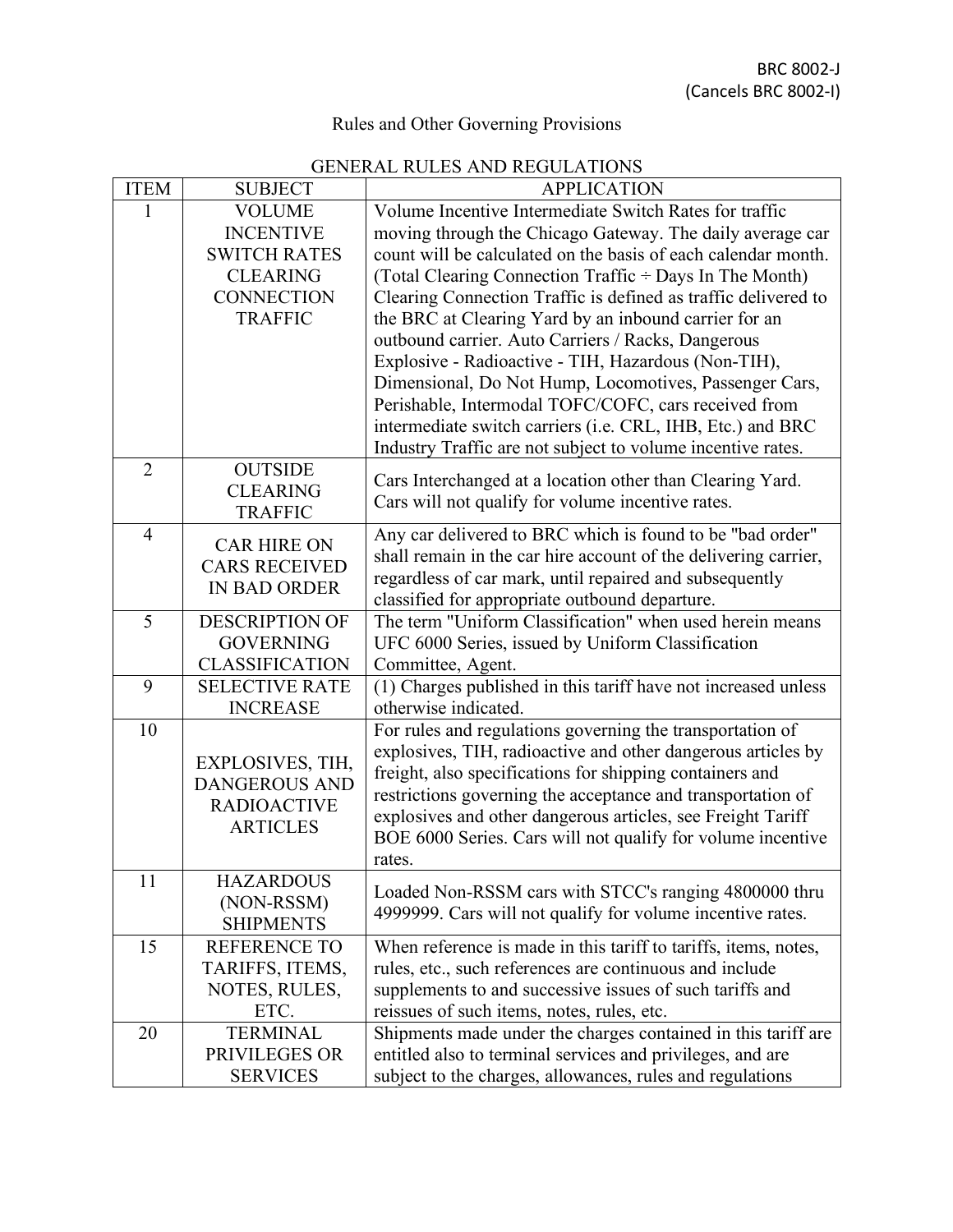|    |                                                                                                  | legally applicable thereto, as provided in separately<br>published, lawfully filed tariffs.                                                                                                                                                                                                                                                                                                                                                      |  |  |
|----|--------------------------------------------------------------------------------------------------|--------------------------------------------------------------------------------------------------------------------------------------------------------------------------------------------------------------------------------------------------------------------------------------------------------------------------------------------------------------------------------------------------------------------------------------------------|--|--|
|    |                                                                                                  |                                                                                                                                                                                                                                                                                                                                                                                                                                                  |  |  |
|    |                                                                                                  | <b>EXCEPTION</b>                                                                                                                                                                                                                                                                                                                                                                                                                                 |  |  |
|    |                                                                                                  | When provisions of this tariff specifically provide any such<br>charge, allowance, rule or regulation, corresponding or<br>conflicting provisions in such separate tariffs will not apply.                                                                                                                                                                                                                                                       |  |  |
| 25 | NON-<br><b>APPLICATION OF</b><br><b>TRANSIT</b>                                                  | Transit will not be allowed in connection with charges in this<br>tariff.                                                                                                                                                                                                                                                                                                                                                                        |  |  |
| 30 | <b>CAPACITIES AND</b><br><b>DIMENSIONS OF</b><br>CARS                                            | For marked capacities, length, dimensions and cubic<br>capacities of cars, see the Official Railway Equipment<br>Register, RER 6411 Series, issued by the R.E.R. Publishing<br>Corporation, Agent.                                                                                                                                                                                                                                               |  |  |
| 35 | <b>NATIONAL</b><br><b>SERVICE ORDER</b><br><b>TARIFF</b>                                         | This tariff, including supplements thereto, is subject to<br>provisions of various Interstate Commerce Commission<br>Service Orders and General Permits as shown in NSO 6100<br>Series.                                                                                                                                                                                                                                                          |  |  |
| 40 | <b>DEFINITION OF</b><br><b>CHICAGO</b><br><b>SWITCHING</b><br><b>DISTRICT</b>                    | The term "Chicago Switching District" as used in this tariff<br>shall incorporate the Chicago Switching District as defined<br>in the former Western Trunk Lines freight tariff ICC WTL<br>8020 Series. BRC's switch charge will be the responsibility<br>of the Road Haul carrier into/out of the Chicago Switching<br>District. Cars will not qualify volume incentive rates.                                                                  |  |  |
| 45 | <b>METHOD OF</b><br><b>CANCELING</b><br><b>ITEMS</b>                                             | As this tariff is supplemented, numbered items with letter<br>suffixes cancel correspondingly numbered items in the<br>original tariff or in a prior supplement. Letter suffixes will be<br>used in alphabetical sequence starting with A. Example: Item<br>100-A cancels Item 100, and Item 200-B cancels Item 200-A<br>in a prior supplement, which in turn canceled Item 200.                                                                 |  |  |
| 50 | <b>METHOD OF</b><br><b>DENOTING</b><br><b>REISSUED</b><br><b>MATTER IN</b><br><b>SUPPLEMENTS</b> | Matter brought forward without change from one<br>supplement to another will be designated as "Reissued" by a<br>reference mark in the form of a square enclosing a number<br>(or letter and number) being that of the supplement in which<br>the reissued matter first appeared in its currently effective<br>form. To determine its original effective date, consult the<br>supplement in which the reissued matter first became<br>effective. |  |  |
| 55 | <b>DEMURRAGE</b><br><b>PLAN AND PRICES</b>                                                       | Shipments transported under this tariff are subject to<br>demurrage charges published in BRC 6004 series,<br>supplements thereto or successive issues thereof.                                                                                                                                                                                                                                                                                   |  |  |
| 60 | <b>ARTICLES ON</b><br><b>WHICH CHARGES</b><br><b>APPLY</b>                                       | All commodities carload.                                                                                                                                                                                                                                                                                                                                                                                                                         |  |  |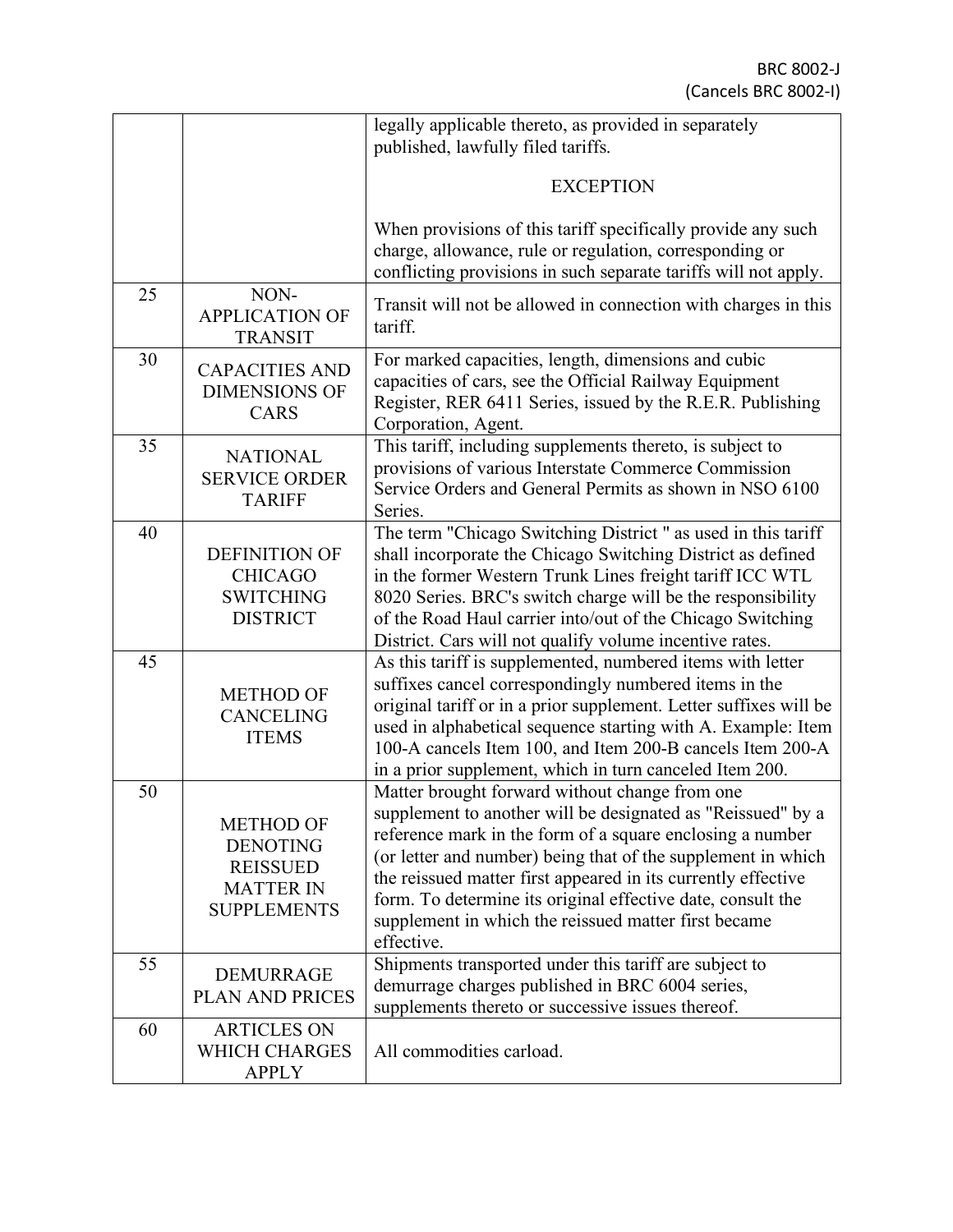| 65 |                       | 1. For list of Industries located on the Belt Railway           |
|----|-----------------------|-----------------------------------------------------------------|
|    |                       | Company of Chicago, refer to Section Four of this tariff.       |
|    |                       |                                                                 |
|    |                       | 2. When changes occur in the corporations, firms or             |
|    |                       | individuals using industry tracks, this issue will be corrected |
|    |                       | as soon as practicable, but until such correction is made the   |
|    | <b>LIST OF</b>        | same charge will apply as for the industry previously using     |
|    | <b>INDUSTRIES</b>     | the same track. In case of location of a new industry, if       |
|    |                       | switching service has been arranged for by the Belt Railway     |
|    |                       | Company of Chicago and the cars are offered for movement        |
|    |                       | before such industry is added to this tariff, the charge        |
|    |                       | authorized from or to the Belt Railway Company of Chicago       |
|    |                       | zone in which the new industry is located will apply.           |
| 70 |                       | The Belt Railway Company of Chicago does not have               |
|    |                       | facilities for feeding, watering or resting Livestock and will  |
|    | <b>HANDLING OF</b>    | only accept shipments of Livestock when advance                 |
|    | <b>LIVESTOCK</b>      | arrangements have been made through the Office of the           |
|    |                       | Superintendent-Transportation.                                  |
| 73 | <b>AUTO CARRIERS</b>  |                                                                 |
|    | <b>AND RACKS "V"</b>  | Loaded auto carriers and racks interchanged at the BRC.         |
|    | <b>TYPE EQUIPMENT</b> | Cars will not qualify for volume incentive rates.               |
| 75 |                       | 1. Trailers or containers on a flat car, TOFC or COFC, will     |
|    |                       | be considered a loaded freight car for revenue billing          |
|    | TOFC/COFC             | purposes whether the trailer or container is loaded or empty.   |
|    | SERVICE "P,Q,S"       | 2. When flat cars are coupled in an articulated fashion, each   |
|    | <b>TYPE EQUIPMENT</b> | platform of the articulated equipment will be considered as a   |
|    |                       | separate car for revenue billing purposes. Cars will not        |
|    |                       | qualify for volume incentive rates.                             |
| 80 |                       | Section One charges apply on all traffic handled in terminal    |
|    |                       | switching service between industries or team tracks located     |
|    |                       | on The Belt Railway Company of Chicago and connecting           |
|    |                       | lines, where the origin or destination is beyond the Chicago    |
|    |                       | Switching District. (See Notes 1, 2 and 5).                     |
|    |                       |                                                                 |
|    |                       | Section Two charges apply on all traffic, loaded or empty,      |
|    |                       | handled in intermediate service between connections. (See       |
|    | <b>APPLICATION OF</b> | Notes 3, 4 and 5.)                                              |
|    | <b>CHARGES</b>        |                                                                 |
|    |                       | Note 1.-Applies only on traffic where the thru rate makes       |
|    |                       | provision for absorption, in whole or in part, of the terminal  |
|    |                       | switching charges named herein. Any portion of these            |
|    |                       | charges which are not absorbed will be in addition to the thru  |
|    |                       | rate and accrue solely to the Belt Railway Company of           |
|    |                       | Chicago.                                                        |
|    |                       |                                                                 |
|    |                       | Note 2.-Provisions of this tariff do not apply in connection    |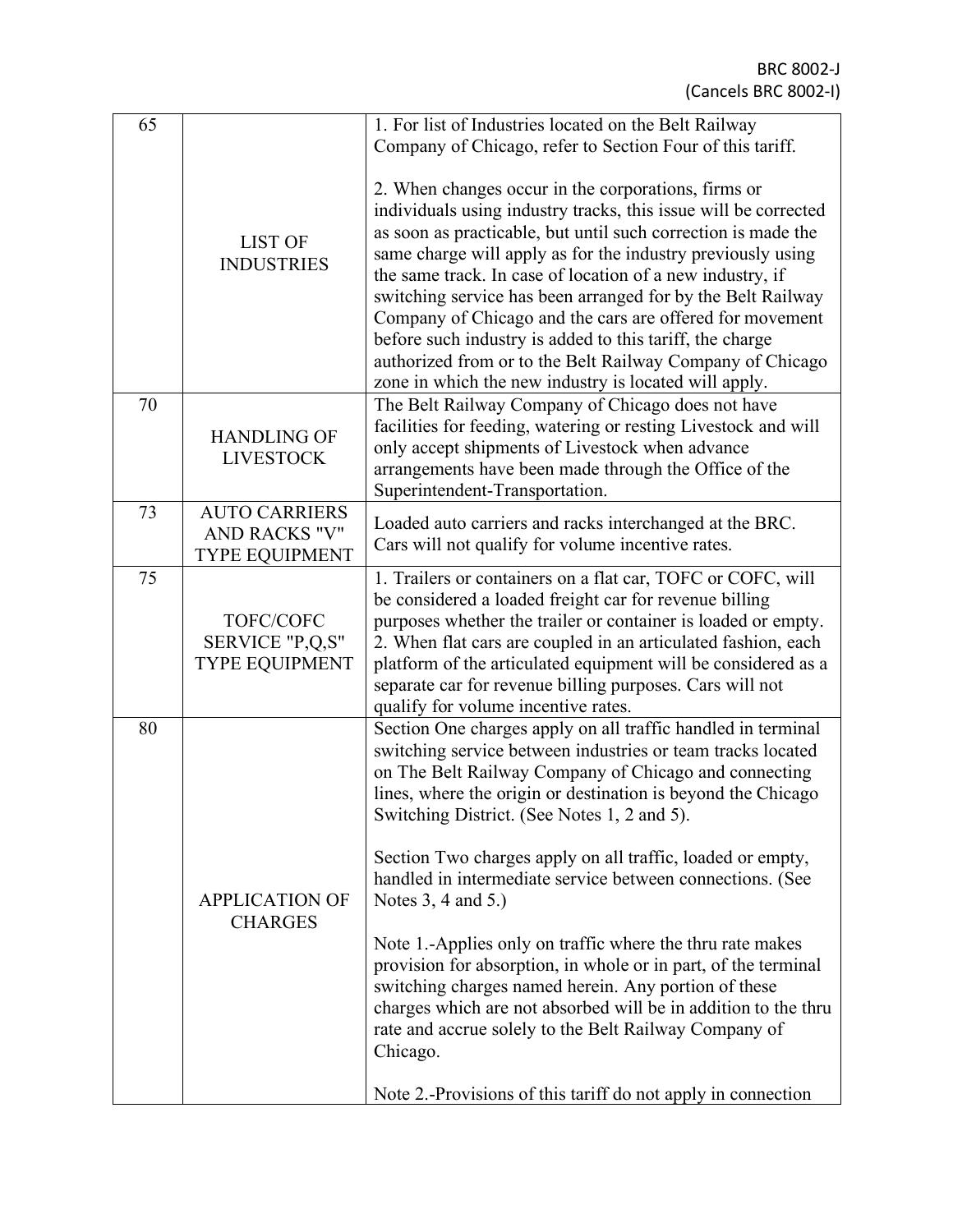|     |                                                                                 | with traffic moving on rates which do not provide for any<br>absorption of the terminal switching charges named herein.<br>In such instances, switching charges as provided in other<br>tariffs lawfully on file with the STB will apply, and will be<br>in addition to the thru rate.                                                                                                                                                                                                                                                                                                                                                                                                                                               |
|-----|---------------------------------------------------------------------------------|--------------------------------------------------------------------------------------------------------------------------------------------------------------------------------------------------------------------------------------------------------------------------------------------------------------------------------------------------------------------------------------------------------------------------------------------------------------------------------------------------------------------------------------------------------------------------------------------------------------------------------------------------------------------------------------------------------------------------------------|
|     |                                                                                 | Note 3.-Charges for intermediate service, on traffic<br>originating beyond and destined beyond the Chicago<br>Switching District, will be paid by the connecting line<br>delivering the car to the Belt Railway Company of Chicago.                                                                                                                                                                                                                                                                                                                                                                                                                                                                                                  |
|     |                                                                                 | Note 4.-For traffic originating at or destined to points within<br>the Chicago Switching District where the Belt Railway<br>Company of Chicago is the intermediate carrier, the road<br>haul carrier shall assume intermediate switching charge of<br>the Belt Railway Company of Chicago for handling the<br>loaded car and shall reimburse terminal carrier for switching<br>charge paid to the Belt Railway Company of Chicago for<br>handling the car when returned empty to the Belt Railway<br>Company of Chicago by terminal carrier, if the car is<br>actually returned by the Belt Railway Company of Chicago<br>to delivering road haul carrier, delivered to owner railroad,<br>or other railroad under proper authority. |
|     |                                                                                 | Note 5.-The level of applicable charges will be that which is<br>in effect on the date of interchange.                                                                                                                                                                                                                                                                                                                                                                                                                                                                                                                                                                                                                               |
| 85  | <b>SCRAP</b><br><b>AUTOMOBILE</b><br><b>BODIES</b>                              | Rates provided for in this tariff will not apply on Scrap<br>Automobile Bodies, crushed flat, loose or in bundles, loaded<br>on flat cars.                                                                                                                                                                                                                                                                                                                                                                                                                                                                                                                                                                                           |
| 90  | <b>HOT METAL OR</b><br><b>LADLE CARS</b>                                        | Movements of hot metal or ladle cars over the Belt Railway<br>Company of Chicago rails will be handled only when<br>advance arrangements have been made through the<br>Superintendent Transportation.                                                                                                                                                                                                                                                                                                                                                                                                                                                                                                                                |
| 95  | <b>SHIPMENTS</b><br><b>REQUIRING TWO</b><br>OR MORE CARS                        | Shipments requiring two or more cars for their transportation<br>will be charged for at charges named for each car. (See<br>Exception). EXCEPTION - idler cars, see Items 1004, 1005,<br>and 1006.                                                                                                                                                                                                                                                                                                                                                                                                                                                                                                                                   |
| 100 | <b>CIRCUS TRAINS</b>                                                            | Circus Trains moving over the Belt Railway Company of<br>Chicago rails will be handled only when advance<br>arrangements have been made through the Superintendent-<br>Transportation.                                                                                                                                                                                                                                                                                                                                                                                                                                                                                                                                               |
| 105 | <b>CHARGES ON</b><br><b>CARS RECEIVED</b><br><b>WITHOUT</b><br><b>NECESSARY</b> | When a car, empty or loaded, is received from a connecting<br>line without necessary data for forwarding (See Note 1), and<br>must be classified to a hold track, a \$140.00 penalty charge<br>will be assessed against that delivering carrier (See Note 2).<br>In addition, a \$39.00 holding charge will be assessed against                                                                                                                                                                                                                                                                                                                                                                                                      |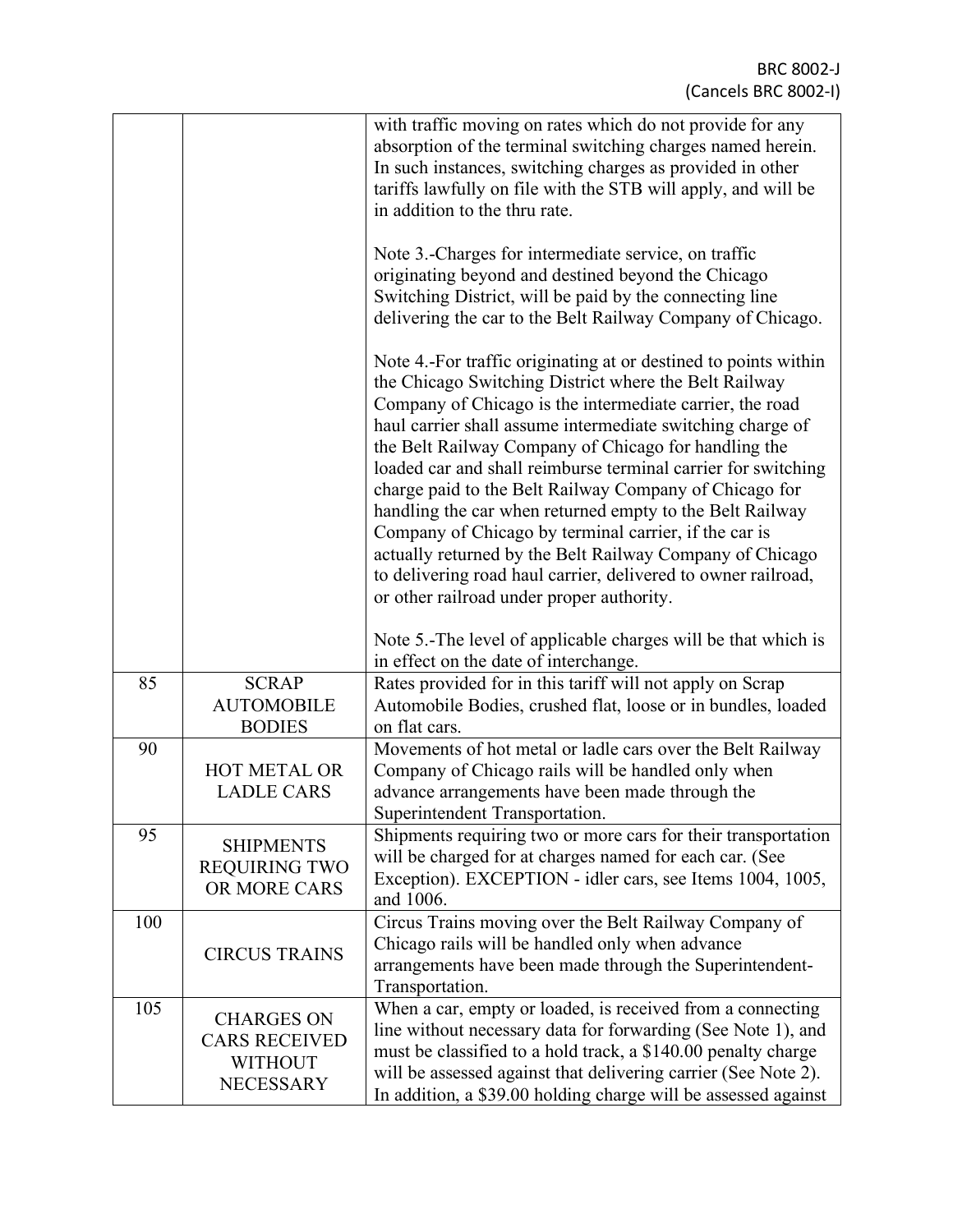BRC 8002-J (Cancels BRC 8002-I)

|     | <b>FORWARDING</b><br><b>DATA</b>                                                        | the delivering carrier for each day, or fraction thereof, the<br>car, empty or loaded, is held from the first 12:01 AM<br>following telephone or telegraphic notification until<br>disposition is furnished by the delivering carrier.                                                                                                                                                                                                                                                                                              |
|-----|-----------------------------------------------------------------------------------------|-------------------------------------------------------------------------------------------------------------------------------------------------------------------------------------------------------------------------------------------------------------------------------------------------------------------------------------------------------------------------------------------------------------------------------------------------------------------------------------------------------------------------------------|
|     |                                                                                         | Note 1: The character of the necessary data will be<br>determined by the BRC in accordance with the conditions of<br>its service.                                                                                                                                                                                                                                                                                                                                                                                                   |
|     |                                                                                         | Note 2: On a railroad owned car for which the Belt Railway<br>Company of Chicago is responsible to car owner for car hire<br>charges, an additional charge of \$27.00 per day will be<br>assessed against the delivering road for each day, or fraction<br>thereof, the car is held from date of receipt to date<br>disposition is received plus a maximum of two additional<br>days, if required to deliver car to a road within the Chicago<br>Switching District.                                                                |
| 110 | <b>CHARGES ON</b><br><b>CARS HELD FOR</b><br><b>TRANSFER OR</b><br><b>ADJUSTMENT</b>    | When a car, empty or loaded, is received from a connecting<br>line and is subsequently held for transfer or adjustment of<br>lading, a switching charge of \$140.00 per car will be<br>assessed against the delivering carrier. On a railroad owned<br>car for which the Belt Railway Company of Chicago is<br>responsible for car hire charges, an additional charge of<br>\$27.00 per day will be assessed for each day, or fraction<br>thereof, car is held from date of receipt to date transfer or<br>adjustment is completed. |
| 115 | <b>ITEMS AND/OR</b><br>PROVISIONS NOT<br><b>BROUGHT</b><br><b>FORWARD</b>               | Items and/or provisions previously shown and not brought<br>forward are canceled.                                                                                                                                                                                                                                                                                                                                                                                                                                                   |
| 120 |                                                                                         | 1. The BRC will perform an inbound inspection at Clearing<br>on all loaded mechanical refrigerator cars for account of the<br>inbound carrier.                                                                                                                                                                                                                                                                                                                                                                                      |
|     | <b>MECHANICAL</b><br><b>REFRIGERATION</b><br><b>SERVICES AT</b><br><b>CLEARING YARD</b> | 2. If the mechanical refrigeration inspection indicates that<br>the unit is not operating properly, the car will be set out for<br>refrigeration service, and a \$235.00 switching charge will be<br>assessed against the delivering carrier.<br>Subsequent refrigeration service charges, refueling expenses<br>and/or charges for repairs are in addition, and the<br>responsibility of the delivering carrier.                                                                                                                   |
| 125 | <b>CHARGES ON</b><br><b>CARS DELAYED</b><br><b>AT CLEARING</b><br>YARD DUE TO           | Cars loaded or empty moving outbound to any carrier, which<br>have been pulled to departure tracks will be subject to the<br>penalty charge described herein if cars remain on BRC in<br>excess of 9 hours from the scheduled departure of the                                                                                                                                                                                                                                                                                      |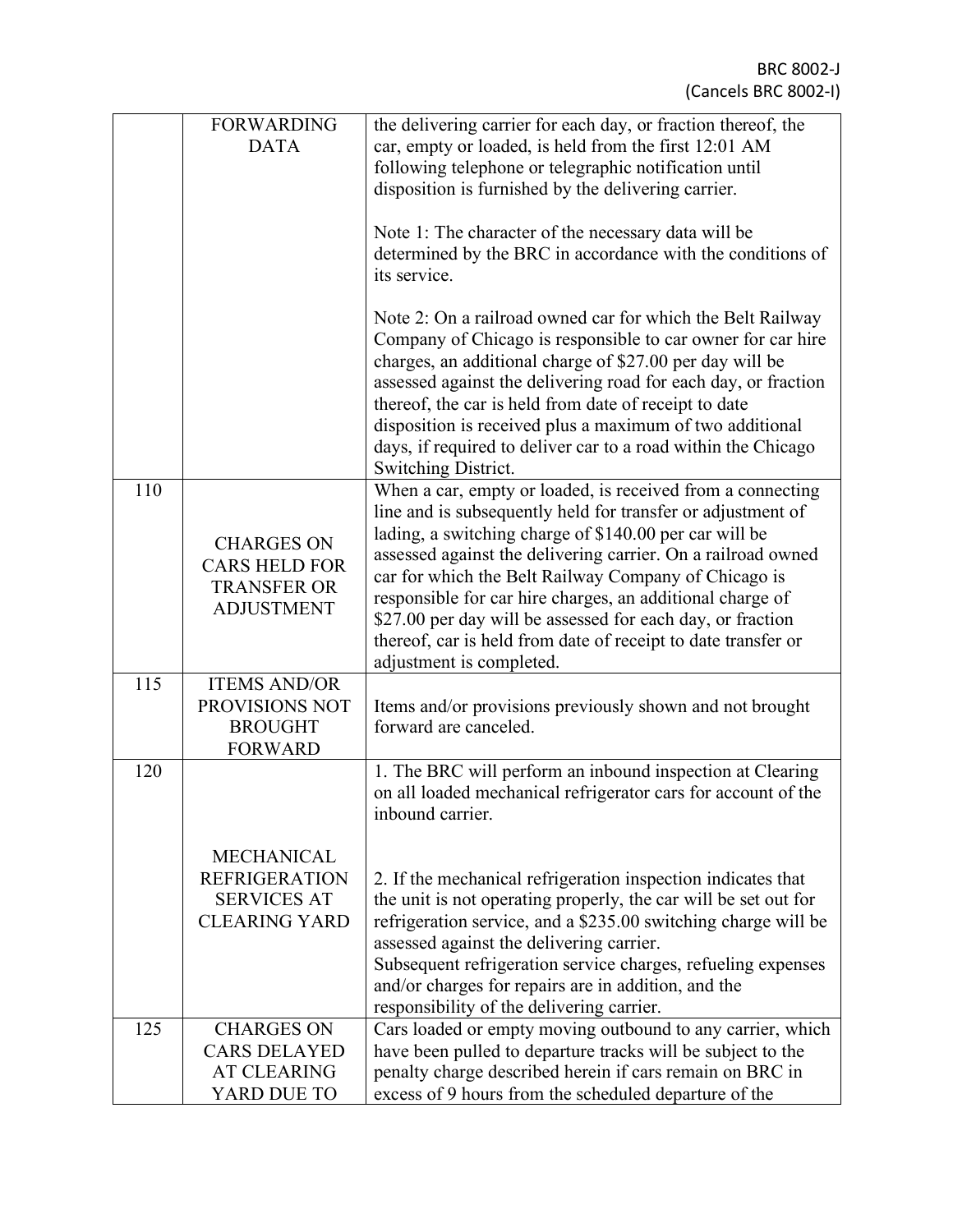| 130 | <b>OUTBOUND</b><br><b>CARRIER'S</b><br><b>FAILURE TO</b><br><b>HANDLE</b><br><b>CHARGES ON</b><br><b>TRAINS IN</b><br><b>THROUGH</b><br><b>MOVEMENT</b><br><b>DELAYED ON BRC</b><br><b>DUE TO</b><br><b>RECEIVING</b><br><b>CARRIER'S</b><br><b>FAILURE TO</b><br><b>HANDLE</b> | If cars remain on the BRC in excess of 9 hours from<br>scheduled departure time due to the failure of the outbound<br>carrier to handle from the BRC, cars in that outbound train<br>will be subject to a charge of \$197.00 per car. Thereafter, for<br>every 12 hours which the same cars continue to remain on<br>BRC, all cars in departure status and on classification tracks<br>(with the same block codes) will be subject to additional<br>charges of \$197.00 per car.<br>NOTE: The scheduled departure will be published in<br>Superintendent-Transportation's notice entitled "Clearing<br>Train Departure Schedule" in effect on the date of departure.<br>When carriers use BRC trackage for through movement,<br>with or without power, and two carriers are involved in the<br>handling, trains will be considered on track for the receiving<br>carrier when the delivering carrier terminates movement on<br>BRC track. Delivering carrier is then obligated to notify<br>receiving carrier of locale and time movement terminated. If<br>the train remains on track in excess of 4 hours from delivery<br>time due to the failure of the receiving carrier to handle from<br>the BRC, the train will be interchanged to the BRC and the<br>delivering carrier will be responsible for the applicable<br>intermediate switch charge per car. Thereafter, if the train<br>remains on track in excess of an additional 5 hours, the train<br>will be subject to a charge of \$197.00 per car to be assessed<br>against the receiving carrier. Thereafter, for each hour, or<br>fraction thereof, which the same train continues to remain on<br>track, said train will be subject to additional charges of<br>\$35.00 per car to be assessed against the receiving carrier.<br>This charge is applicable and in addition to all contractual<br>arrangements. |  |
|-----|---------------------------------------------------------------------------------------------------------------------------------------------------------------------------------------------------------------------------------------------------------------------------------|------------------------------------------------------------------------------------------------------------------------------------------------------------------------------------------------------------------------------------------------------------------------------------------------------------------------------------------------------------------------------------------------------------------------------------------------------------------------------------------------------------------------------------------------------------------------------------------------------------------------------------------------------------------------------------------------------------------------------------------------------------------------------------------------------------------------------------------------------------------------------------------------------------------------------------------------------------------------------------------------------------------------------------------------------------------------------------------------------------------------------------------------------------------------------------------------------------------------------------------------------------------------------------------------------------------------------------------------------------------------------------------------------------------------------------------------------------------------------------------------------------------------------------------------------------------------------------------------------------------------------------------------------------------------------------------------------------------------------------------------------------------------------------------------------------------------------------------------------------------------------|--|
| 135 | <b>PULLER SERVICE</b>                                                                                                                                                                                                                                                           | With the concurrence of BRC Superintendent-<br>Transportation, BRC will provide puller service as agent for<br>the carrier requesting the service, and with full<br>indemnification, where contractual arrangements and                                                                                                                                                                                                                                                                                                                                                                                                                                                                                                                                                                                                                                                                                                                                                                                                                                                                                                                                                                                                                                                                                                                                                                                                                                                                                                                                                                                                                                                                                                                                                                                                                                                      |  |
| 140 | <b>CHARGE FOR AN</b><br><b>AIR BRAKE TEST</b><br><b>ON TRAINS IN</b><br><b>THROUGH</b><br><b>MOVEMENT</b>                                                                                                                                                                       | physical accessibility permit BRC crew handling.<br>When the BRC performs an air brake test per 49 CFR 232 on<br>trains in through movement over BRC trackage, a charge of<br>\$680.00 will be assessed against receiving carrier.<br>This charge is applicable and in addition to all contractual<br>arrangements.                                                                                                                                                                                                                                                                                                                                                                                                                                                                                                                                                                                                                                                                                                                                                                                                                                                                                                                                                                                                                                                                                                                                                                                                                                                                                                                                                                                                                                                                                                                                                          |  |
| 145 | <b>CHARGES ON</b><br><b>DIMENSIONAL</b>                                                                                                                                                                                                                                         | If a dimensional shipment, at the request of a carrier in the<br>route, is set out and held on BRC for measurement, or                                                                                                                                                                                                                                                                                                                                                                                                                                                                                                                                                                                                                                                                                                                                                                                                                                                                                                                                                                                                                                                                                                                                                                                                                                                                                                                                                                                                                                                                                                                                                                                                                                                                                                                                                       |  |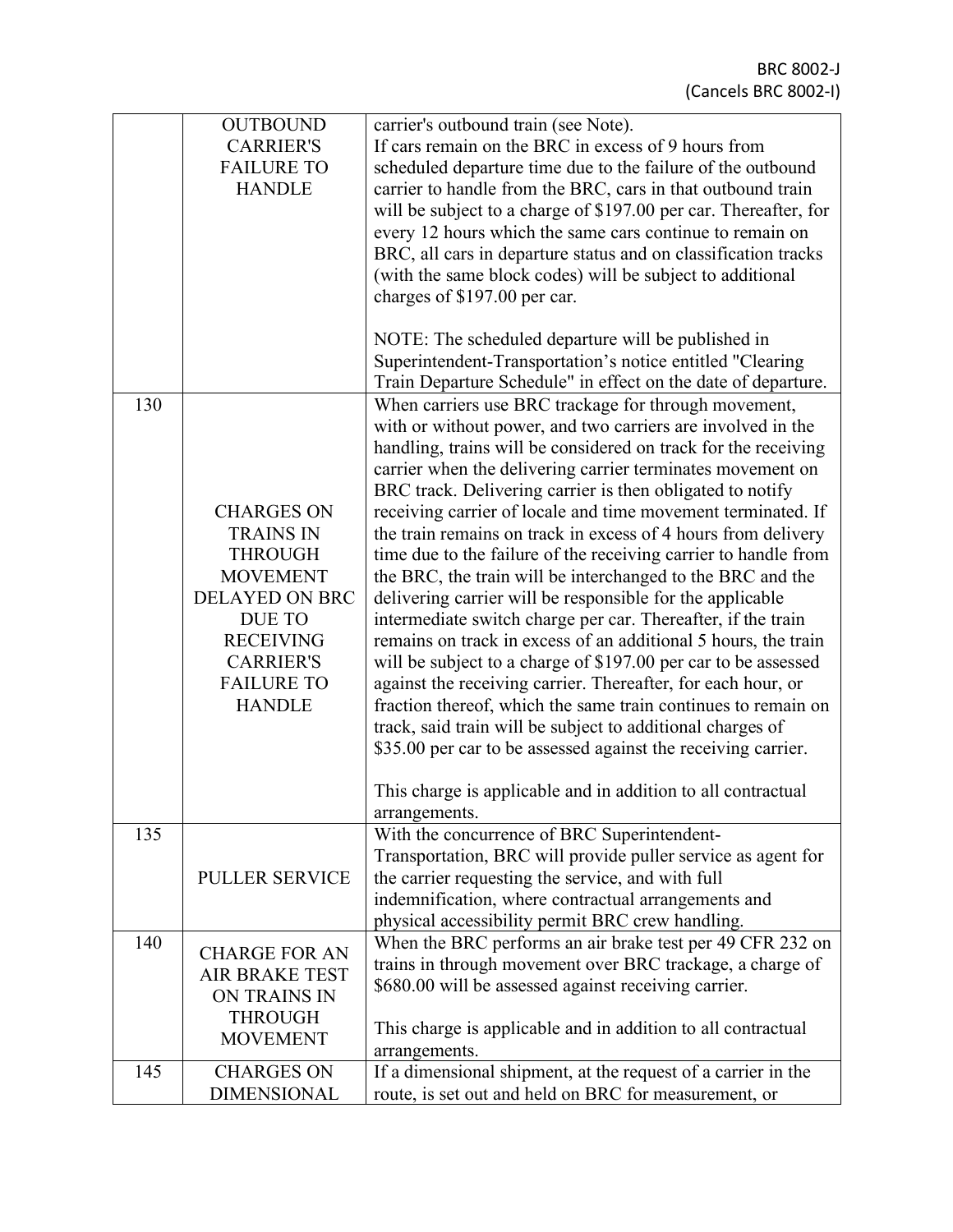|     | <b>SHIPMENTS HELD</b><br><b>FOR</b><br><b>MEASUREMENT</b> | remeasurement, a switching charge of \$343.00 per car will<br>be assessed against the carrier requesting the service. Cars<br>will not qualify for volume incentive rates.                                                                                                                                                                                                                                                                                                                                                                                                                                                                                                                                                                                                                                                                                                                                                                                                                                                |
|-----|-----------------------------------------------------------|---------------------------------------------------------------------------------------------------------------------------------------------------------------------------------------------------------------------------------------------------------------------------------------------------------------------------------------------------------------------------------------------------------------------------------------------------------------------------------------------------------------------------------------------------------------------------------------------------------------------------------------------------------------------------------------------------------------------------------------------------------------------------------------------------------------------------------------------------------------------------------------------------------------------------------------------------------------------------------------------------------------------------|
|     |                                                           | Dimensional cars entrained and subsequently switched out<br>due to nonacceptance by the receiving carrier will be<br>assessed a switch charge of \$343.00 per car against the<br>receiving carrier. Cars will not qualify for volume incentive<br>rates.                                                                                                                                                                                                                                                                                                                                                                                                                                                                                                                                                                                                                                                                                                                                                                  |
|     |                                                           | On a railroad owned car for which the Belt Railway<br>Company of Chicago is responsible for car hire charges, an<br>additional charge of \$27.00 per day will be assessed against<br>the carrier requesting the service, for each day, or fraction<br>thereof, the car is held for measurement and/or subsequent<br>dimensional clearance.                                                                                                                                                                                                                                                                                                                                                                                                                                                                                                                                                                                                                                                                                |
| 146 | <b>DO NOT HUMP</b><br><b>CARS</b>                         | Cars that cannot be humped safely as determined by BRC's<br>Transportation Department. These include, but are not<br>limited to cars classified as Dimensional or Do Not Hump.<br>Loaded cars with the following STCC's 3742676, 3742677,<br>3742679, 3312839, 3312981, 3531472. Cars will not qualify<br>for volume incentive rates.                                                                                                                                                                                                                                                                                                                                                                                                                                                                                                                                                                                                                                                                                     |
| 148 | <b>LOCOMOTIVE</b>                                         | Locomotives and passenger cars interchanged or handled at                                                                                                                                                                                                                                                                                                                                                                                                                                                                                                                                                                                                                                                                                                                                                                                                                                                                                                                                                                 |
|     | AND PASSENGER<br><b>CARS</b>                              | Clearing Yard. Cars will not qualify for volume incentive<br>rates.                                                                                                                                                                                                                                                                                                                                                                                                                                                                                                                                                                                                                                                                                                                                                                                                                                                                                                                                                       |
| 149 | <b>LOCOMOTIVE</b><br><b>SERVICE AND</b><br><b>REPAIR</b>  | When requested, BRC will service locomotives at its<br>facilities. Such service done by BRC will be limited to<br>switching locomotives within the servicing facilities, making<br>daily trip inspections and reports as required, performing<br>routine maintenance pursuant to owner standards, and<br>checking quantity levels and, when approved, replacing<br>required amounts of depletable materials such as fuel, sand,<br>cooling water and treatment, lubricating oil, and other<br>miscellaneous supplies normally required during normal<br>servicing inspections.<br>BRC shall make running repairs to locomotives as in its<br>judgement are necessary or required by law, including but<br>not limited to: completion of daily inspection records,<br>application of brake shoes, adjustment of brake travel,<br>correction of minor leaks, general running repair work,<br>cleaning of cabs and windows, addition of supplies such as<br>drinking water, ice, cups, flagging material, and toilet tissue, |
|     |                                                           | as required. BRC will not perform any other major or<br>billable repairs unless specifically authorized.                                                                                                                                                                                                                                                                                                                                                                                                                                                                                                                                                                                                                                                                                                                                                                                                                                                                                                                  |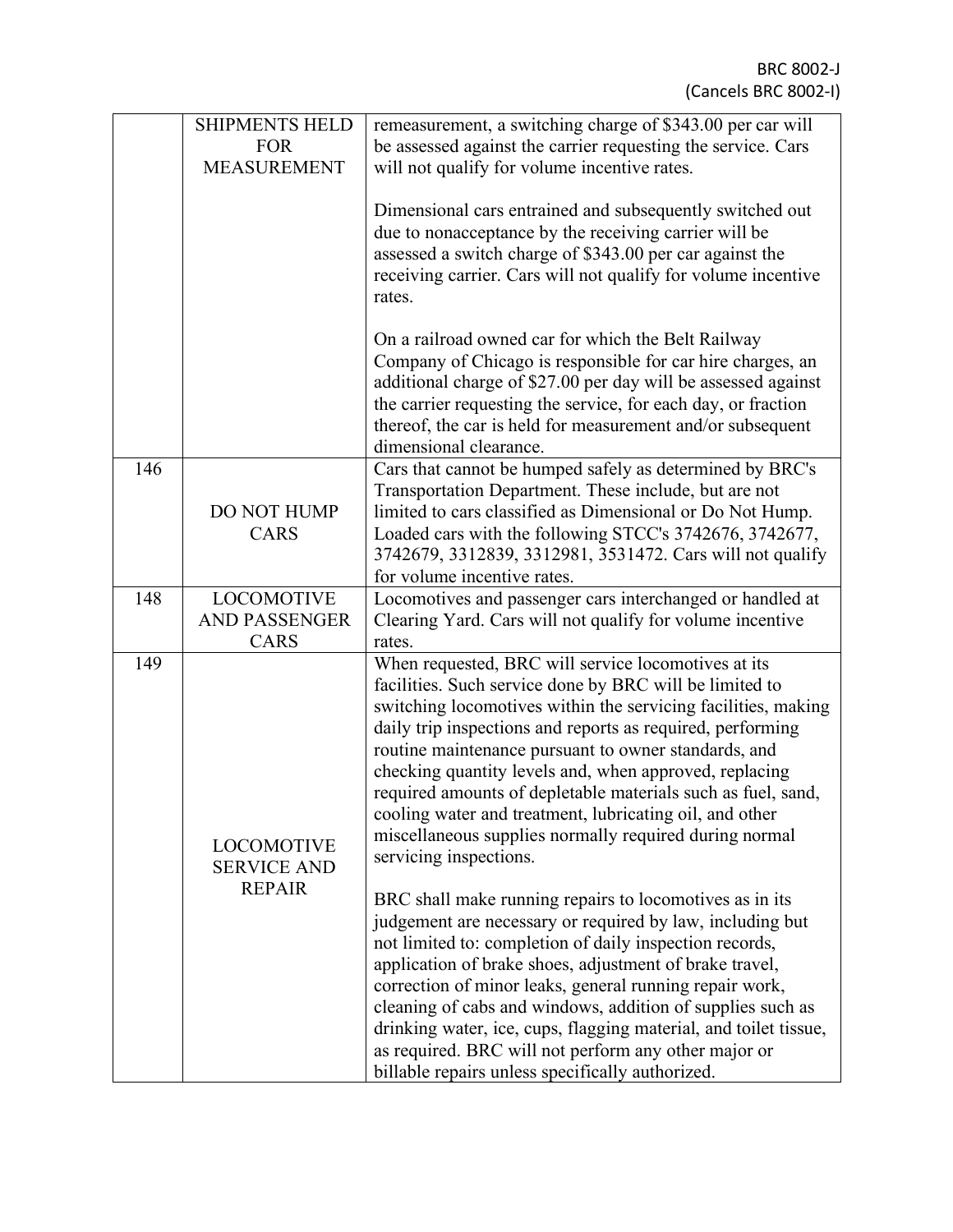|     |                       | Note: Where a carrier does not elect to have BRC service           |  |  |
|-----|-----------------------|--------------------------------------------------------------------|--|--|
|     |                       | locomotives, individual movements and switching, where             |  |  |
|     |                       | applicable, are subject to tariff charges as prescribed in         |  |  |
|     |                       | Item 185 of this tariff.                                           |  |  |
| 150 |                       | DEFINITION - Rail Surveillance Service is defined as the           |  |  |
|     |                       | observation and/or external inspection of one or more              |  |  |
|     | <b>RAIL</b>           | conveyances railcar(s), trailer(s), or container(s) within one     |  |  |
|     | <b>SURVEILLANCE</b>   | hour after it has stopped at any location for any reason, and      |  |  |
|     |                       | conducting re-inspections at least once an hour, to the extent     |  |  |
|     |                       | practicable, when the conveyance is on the BRC.                    |  |  |
| 160 |                       | If a train is interchanged directly between two carriers           |  |  |
|     |                       | whereby the train is temporarily yarded on BRC trackage for        |  |  |
|     | <b>LANDING FEE</b>    | crew transfer, and there are no contracts or letter agreements     |  |  |
|     |                       | to provide otherwise, a landing fee of \$18.00 per car will        |  |  |
|     |                       | apply in addition to trackage charges.                             |  |  |
| 165 |                       | If a car is bad ordered on BRC Trackage in connection with         |  |  |
|     |                       | a Direct Move, and it is necessary that it be set out, such bad    |  |  |
|     |                       | ordered car will be repaired at the outlying location. Car will    |  |  |
|     |                       | thereafter be handled by BRC to Clearing to be classified in       |  |  |
|     |                       | the connecting Carrier's outbound train. The connecting            |  |  |
|     |                       | Carrier, at BRC's discretion, may be allowed to pick up a          |  |  |
|     |                       | priority shipment, <i>i.e.</i> : autos, intermodal, etc., on line. |  |  |
|     |                       |                                                                    |  |  |
|     |                       | Car repairs will be billed in accordance with the Field and        |  |  |
|     | <b>CHARGES ON BAD</b> | Office Manuals of the Interchange rules adopted by the             |  |  |
|     | <b>ORDERED CARS</b>   | Association of American Railroads, hereinafter called              |  |  |
|     | <b>SETOUT OF</b>      | "Interchange Rules", in effect at the date of performance of       |  |  |
|     | <b>DIRECT MOVE</b>    | the repairs.                                                       |  |  |
|     | <b>TRAINS</b>         |                                                                    |  |  |
|     |                       | Delivering Carrier will compensate \$174.00 per car                |  |  |
|     |                       | handling, if necessary to spot the car for repair, and an          |  |  |
|     |                       | additional \$174.00 per car handling fee back to Clearing          |  |  |
|     |                       | Yard, in addition to the applicable intermediate switch rate.      |  |  |
|     |                       | In addition, Delivering Carrier will compensate BRC for any        |  |  |
|     |                       | charges incurred in connection with repair including, but not      |  |  |
|     |                       | exclusively limited to, mobile cranes, mechanical overtime         |  |  |
|     |                       | incurred to repair the car, etc.                                   |  |  |
| 170 |                       | When a locomotive (dead or under power) is received at             |  |  |
|     |                       | Clearing Yard, and it is subsequently held for inspection by       |  |  |
|     |                       | the Receiving Carrier, a \$422.00 switching charge will be         |  |  |
|     | <b>CHARGES ON</b>     | assessed against the Receiving Carrier, in addition to the         |  |  |
|     | <b>LOCOMOTIVES</b>    | intermediate switch charge, to handle the locomotive to a          |  |  |
|     | <b>HELD FOR</b>       | holding track.                                                     |  |  |
|     | <b>INSPECTION</b>     |                                                                    |  |  |
|     |                       | In addition, a \$114.00 storage charge will be assessed            |  |  |
|     |                       | against the Receiving Carrier for each day, or fraction            |  |  |
|     |                       |                                                                    |  |  |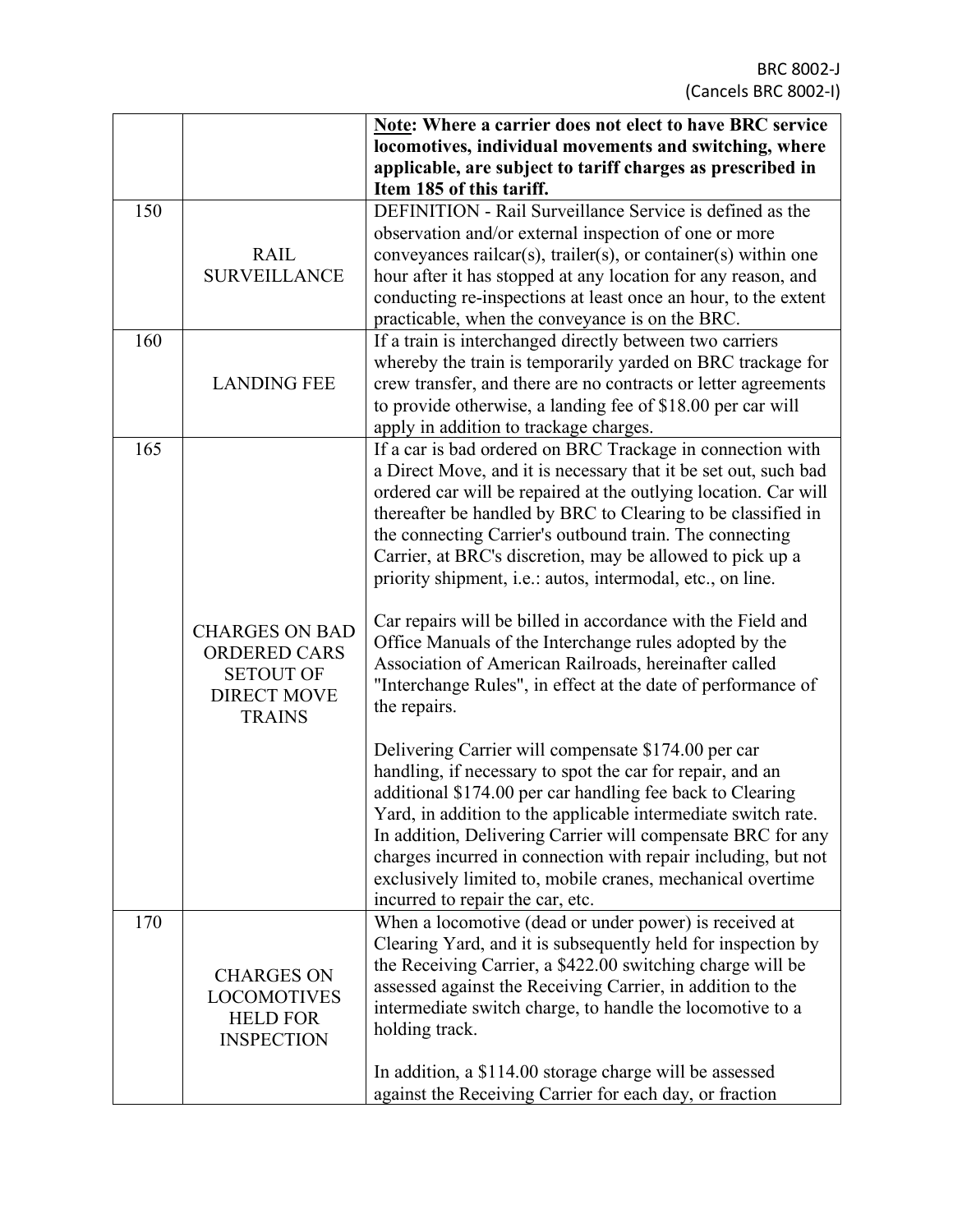|     |                                                                                                                                                                                                         | thereof, the locomotive is held on the BRC pending<br>authorization of release to an outbound train. This charge<br>will accrue beginning 48 hours after arrival.                                                                                                                                                                                                                                                                                                                                                                                                                                                                                                    |
|-----|---------------------------------------------------------------------------------------------------------------------------------------------------------------------------------------------------------|----------------------------------------------------------------------------------------------------------------------------------------------------------------------------------------------------------------------------------------------------------------------------------------------------------------------------------------------------------------------------------------------------------------------------------------------------------------------------------------------------------------------------------------------------------------------------------------------------------------------------------------------------------------------|
|     |                                                                                                                                                                                                         | Locomotives will be interchanged to the Receiving Carrier<br>upon arrival at the BRC Diesel Shop, Departure Track or<br>Staging Track.                                                                                                                                                                                                                                                                                                                                                                                                                                                                                                                               |
|     |                                                                                                                                                                                                         | Locomotive entrained in other than the Locomotive Consist<br>will remain in the account of the Delivering Carrier until<br>placement at the BRC Diesel Shop, Departure Track or<br>Staging Track.                                                                                                                                                                                                                                                                                                                                                                                                                                                                    |
|     |                                                                                                                                                                                                         | If repairs become necessary prior to moving the locomotive,<br>the Receiving Carrier will be responsible to coordinate any<br>repairs to the locomotive.                                                                                                                                                                                                                                                                                                                                                                                                                                                                                                             |
| 175 | <b>CHARGES ON</b><br><b>CARS DELAYED</b><br><b>AT SOUTH</b><br><b>CHICAGO OR</b><br><b>OTHER OUTLYING</b><br>YARDS DUE TO<br><b>RECEIVING</b><br><b>CARRIER'S</b><br><b>FAILURE TO</b><br><b>HANDLE</b> | Cars loaded or empty placed for interchange at South<br>Chicago or other outlying yards will be subject to the penalty<br>charge described herein if cars remain on BRC in excess of<br>24 hours from the scheduled departure time.<br>Said times and day of week operation to be agreed to by<br>BRC and the respective carrier. Said cars will be subject to a<br>charge of \$197.00 per car for every 24-hour period until said<br>cars are pulled by the receiving carrier.                                                                                                                                                                                      |
| 180 | <b>CHARGES ON</b><br><b>PASSENGER CARS</b><br><b>HELD FOR</b><br><b>CLEARANCE OR</b><br><b>INSPECTION</b>                                                                                               | Passenger cars received at Clearing Yard and subsequently<br>held for clearance or inspection by the receiving carrier will<br>be assessed a \$422.00 switching charge for the movement to<br>and from the storage or staging track.<br>In addition, a \$114.00 holding charge will be assessed to the<br>receiving carrier for each day, or fraction thereof. The<br>passenger car(s) will be interchanged to the receiving carrier<br>once the car is moved from the inbound receiving track.<br>If repairs or inspections are necessary prior to the outbound<br>movement, the receiving carrier will be responsible to<br>coordinate the repairs or inspections. |
| 181 | <b>LIABILITY FOR</b><br><b>PASSENGER CARS</b>                                                                                                                                                           | Delivering Carrier(s) of Passenger cars will have a<br>maximum liability for lading loss or damage to equipment is<br>\$10,000.00 per shipment. If the Delivering carrier<br>determines at any point that special handling is required to<br>ensure safe movement of equipment billed under this item,<br>any such charges incurred will be billed in addition to the<br>rate. Rate in this item does not include charges for the cost of                                                                                                                                                                                                                            |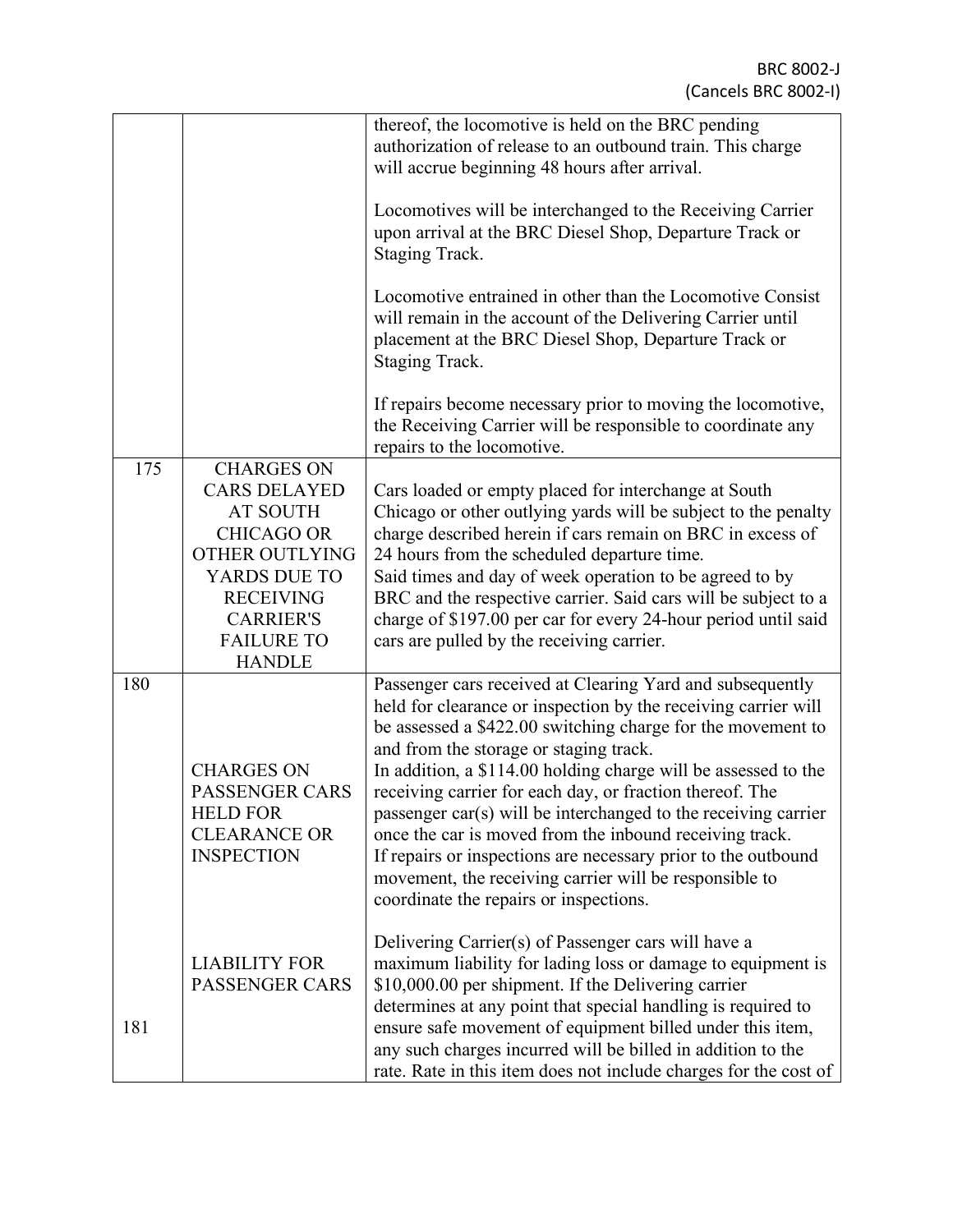|     |                                                                                                                                | repairs necessary for the safe movement of equipment<br>moving on own wheels.                                                                                                                                                                                                                                                                                                                                    |  |
|-----|--------------------------------------------------------------------------------------------------------------------------------|------------------------------------------------------------------------------------------------------------------------------------------------------------------------------------------------------------------------------------------------------------------------------------------------------------------------------------------------------------------------------------------------------------------|--|
| 185 | <b>CHARGE FOR</b><br><b>REPOSITIONING</b><br><b>OUTBOUND</b><br><b>LOCOMOTIVES</b><br><b>WITH BRC</b><br><b>RESOURCES</b>      | When orders are received from the outbound carrier to<br>rework the order of a locomotive consist, a charge of<br>\$174.00 per locomotive unit will be assessed. When<br>necessary to turn a locomotive, with BRC resources, an<br>additional \$375 charge will apply for each locomotive<br>turned. No charge is accrued when repositioning of outbound<br>power is performed by crews of the outbound carrier. |  |
| 190 | <b>CONNECTING</b><br><b>LINE FROM AND</b><br><b>TO WHICH RATES</b><br><b>APPLY</b><br><b>ALPHABETICALLY</b><br><b>ARRANGED</b> | Burlington Northern Santa Fe Corporation<br>Canadian National Railway Company<br>Chicago Rail Link<br>Chicago, South Shore & South Bend<br>CP Rail System<br>CSX Transportation, Inc.<br>Indiana Harbor Belt Railroad Company<br>Norfolk Southern Railway Company<br>South Chicago & Indiana Harbor RR<br>Union Pacific Railroad<br>Wisconsin Southern Railway Company                                           |  |

### **SECTION ONE**

Where through rates are authorized in tariffs of carriers party to this tariff, the Belt Railway Company of Chicago will charge the following for terminal service to or from industries and team tracks located on the Belt Railway Company of Chicago.

|             |                   |                                         | <b>INDUSTRIES</b> |                |
|-------------|-------------------|-----------------------------------------|-------------------|----------------|
|             |                   |                                         | <b>BY ZONE</b>    | PER CAR        |
| <b>ITEM</b> | <b>SUBJECT</b>    | <b>APPLICATION</b>                      | (SEE)             | <b>CHARGES</b> |
|             |                   |                                         | <b>SECTION</b>    | (in dollars)   |
|             |                   |                                         | THREE)            |                |
| 1001        |                   | <b>LOADED FREIGHT CARS</b>              | Zone 1            | \$576.00       |
| 1002        |                   | (Note: Charge also includes the         | Zone 2            | \$481.00       |
| 1003        |                   | handling of empty cars)                 | Zone 3            | \$589.00       |
| 1004        | <b>TERMINAL</b>   | <b>EMPTY FREIGHT CARS, including</b>    | Zone 1            | \$288.00       |
| 1005        | <b>SWITCHING</b>  | idler cars. (An idler car is an empty   | Zone 2            | \$240.00       |
|             | <b>SERVICE</b>    | car, on which no part of a load rests,  |                   |                |
|             | <b>TO/FROM</b>    | that is used in transporting freight of |                   |                |
| 1006        | <b>BRC</b>        | unusual length or excessive weight      | Zone 3            | \$295.00       |
|             | <b>INDUSTRIES</b> | for the safe transportation or          |                   |                |
|             | <b>AND TEAM</b>   | protection of lading).                  |                   |                |
| 1007        | <b>TRACKS</b>     | <b>ALL CLASSES OF RAILWAY</b>           | Zone 1            | \$576.00       |
| 1008        |                   | <b>EQUIPMENT OTHER THAN</b>             | Zone 2            | \$481.00       |
|             |                   | FREIGHT EQUIMENT, VIZ. BUT              |                   |                |
| 1009        |                   | <b>NOT LIMITED TO:</b>                  | Zone 3            | \$589.00       |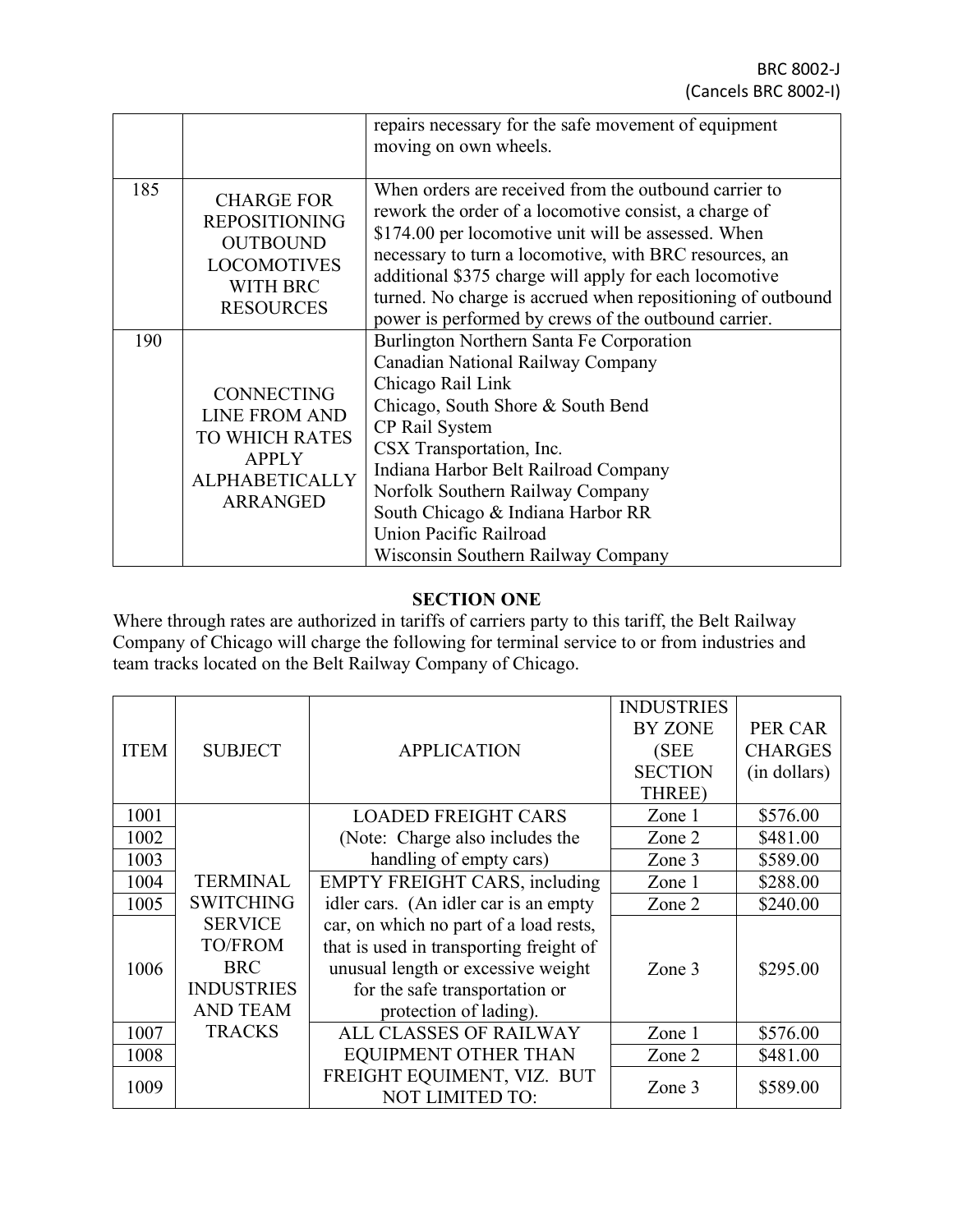| Maintenance of Way Equipment       |  |
|------------------------------------|--|
| Passenger Equipment                |  |
| Rail Test Cars                     |  |
| Locomotives (dead or under Power), |  |
| etc.                               |  |

### **EXCEPTIONS**

| <b>ITEM</b> | <b>SUBJECT</b>     | <b>APPLICATION</b> | <b>UNITS</b>    | <b>CHARGES PER</b> |
|-------------|--------------------|--------------------|-----------------|--------------------|
|             |                    |                    | (multiple cars) | <b>CAR</b>         |
|             |                    |                    |                 | (in dollars)       |
| 1106        | <b>TERMINAL</b>    | GRAIN, VIZ:        | $1 - 4$         | \$481.00           |
| 1107        | <b>SWITHCING</b>   | barley, corn,      | $5 - 24$        | \$211.00           |
| 1108        | <b>SERVICE TO/</b> | oats, soybean,     |                 |                    |
|             | <b>FROM</b>        | wheat              |                 |                    |
|             | INGREDION,         | and grain          |                 |                    |
|             | AGRO, IL           | screenings, in     | 25 or more      | \$137.00           |
|             |                    | multiple car       |                 |                    |
|             |                    | deliveries         |                 |                    |
|             |                    | from the same      |                 |                    |
|             |                    | carrier.           |                 |                    |

## SECTION TWO

The Belt Railway Company of Chicago will charge the following for intermediate service via The Belt Railway Company of Chicago.

| <b>ITEM</b> | <b>SUBJECT</b>      | <b>APPLICATION</b>                 | <b>CHARGES PER</b> |
|-------------|---------------------|------------------------------------|--------------------|
|             |                     |                                    | <b>CAR</b>         |
|             |                     |                                    | (in dollars)       |
| 2001        | <b>INTERMEDIATE</b> | <b>VOLUME INCENTIVE SWITCH</b>     |                    |
|             | <b>SERVICE VIA</b>  | <b>RATES FOR QUALIFYING</b>        |                    |
|             | <b>BRC</b>          | <b>CLEARING CONNECTION TRAFFIC</b> |                    |
|             |                     | <b>LOADED AND EMPTY FREIGHT</b>    |                    |
|             |                     | <b>CARS</b>                        |                    |
|             |                     |                                    |                    |
|             |                     | 1 THRU 25                          | \$173.00           |
|             |                     | <b>26 THRU 100</b>                 | \$90.08            |
|             |                     | 101 THRU 200                       | \$65.19            |
|             |                     | 201 THRU 300                       | \$56.57            |
|             |                     | 301 THRU 400                       | \$52.08            |
|             |                     | 401 THRU 500                       | \$49.12            |
|             |                     | 501 THRU 600                       | \$46.95            |
|             |                     | 601 THRU 700                       | \$45.25            |
|             |                     | <b>701 THRU 800</b>                | \$43.87            |
|             |                     | 801 THRU 900                       | \$42.70            |
|             |                     | 901 THRU 1,000                     | \$41.70            |
|             |                     | 1,001 AND OVER                     | \$40.82            |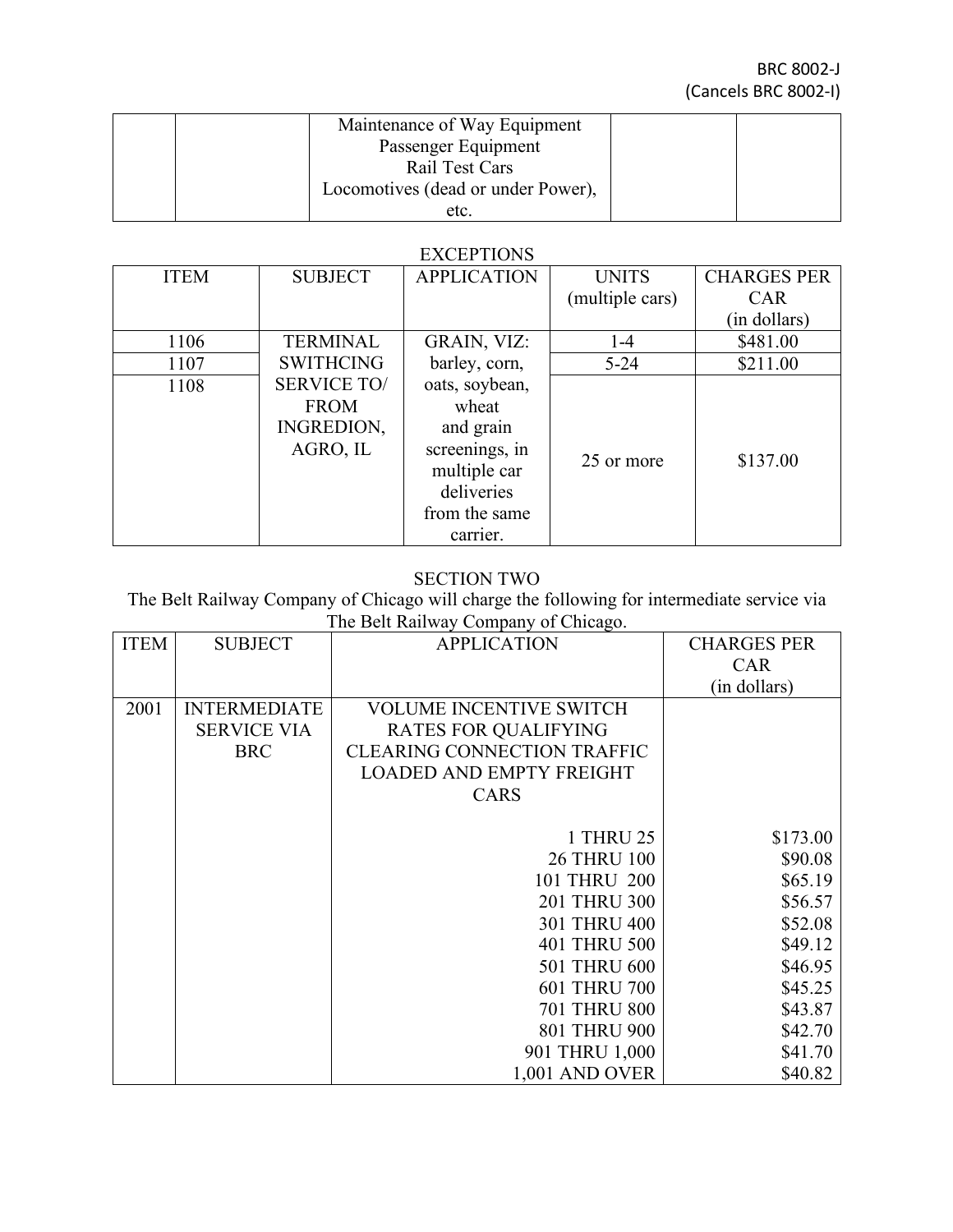BRC 8002 - J (Cancels BRC 8002 - I )

| 2002 | <b>OUTSIDE CLEARING</b>                     |                  |
|------|---------------------------------------------|------------------|
|      | <b>INTERMEDIATE TRAFFIC</b>                 | \$173.00         |
|      | Clearing Connection Traffic interchanged    |                  |
|      | at a location other than Clearing Yard      |                  |
| 2003 | HAZARDOUS (NON-RSSM)                        |                  |
|      | <b>SHIPMENTS</b>                            | \$173.00         |
|      | Loaded cars with STCC 4800000 thru          |                  |
|      | 4999999                                     |                  |
| 2004 | DANGEROUS SHIPMENTS - Explosive             |                  |
|      | Division 1.1 or 1.2, Radioactive, and TIH   | \$572.00         |
|      | shipments as listed in Part 173 or Tariff   |                  |
|      | ICC BOE 6000 Series.                        |                  |
|      |                                             |                  |
|      | <b>ADDITIONAL CHARGES</b>                   |                  |
|      | 1. Cars carrying dangerous                  |                  |
|      | goods/hazardous materials (or cars          |                  |
|      | containing residue of dangerous             |                  |
|      | goods/hazardous materials which are         |                  |
|      | found to be leaking may be moved to an      |                  |
|      | isolation track for securement. The cost    |                  |
|      | of securement varies widely, depending      |                  |
|      | on the work involved. Securement fees       |                  |
|      | will be assessed, and invoiced, on a case   |                  |
|      | by case basis.                              |                  |
|      | 2. In addition to flat charge under this    | $$2,269.00$ for  |
|      | Tariff item, Carrier will bill beneficial   | switching        |
|      | owner of leaking material in all instances  |                  |
|      | for:                                        |                  |
|      | a. Carrier response costs and those of      |                  |
|      | contractors.                                |                  |
|      | b. Response costs of Agencies having        |                  |
|      | jurisdiction if billed.                     |                  |
|      | On a case by case basis, carrier will bill  |                  |
|      | beneficial owner of leaking material for:   |                  |
|      | a. Interline revenue lost to Belt for       |                  |
|      | traffic diverted away from Belt.            |                  |
|      | b. Additional per diem equipment            |                  |
|      | rental for delay to traffic already in Belt |                  |
|      | accounts.                                   |                  |
| 2005 | PERISHABLE FREIGHT - Moving                 | \$455.00         |
|      | under refrigeration, ventilation or car     |                  |
|      | heater service (including handling of       | $100\%$ from     |
|      | empty car.)                                 | delivering road. |
| 2006 | DIMENSIONAL & DO NOT HUMP                   |                  |
|      | <b>SHIPMENTS - Carloads exceeding</b>       | \$343.00         |
|      | height, width, or maximum gross weight      |                  |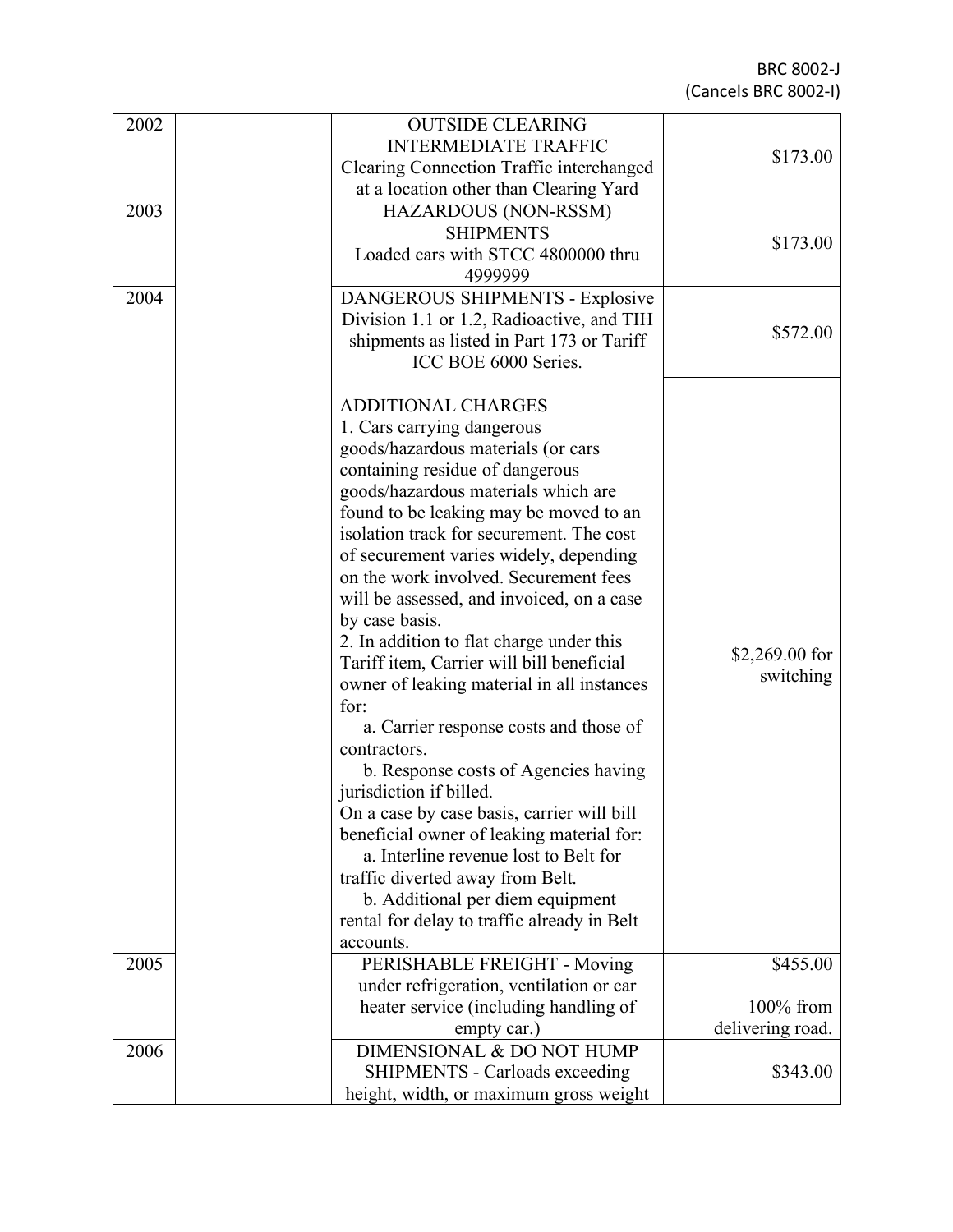|      | restrictions as published in "Railway Line |          |
|------|--------------------------------------------|----------|
|      | Clearances" publication, including any     |          |
|      | other traffic which requires a special     |          |
|      | clearance, movement with a Dimensional     |          |
|      | Movement File Clearance, or any car        |          |
|      | designated as a "Do Not Hump" car          |          |
|      | which must be manually handled or          |          |
|      | shoved over the hump.                      |          |
| 2007 | ALL CLASSES OF RAILWAY                     |          |
|      | EQUIPMENT OTHER THAN FREIGHT               |          |
|      | EQUIPMENT, VIZ. BUT NOT                    |          |
|      | <b>LIMITED TO:</b>                         |          |
|      | Maintenance of Way Equipment               |          |
|      | Passenger Equipment                        |          |
|      | Rail Test Cars                             | \$710.00 |
|      | Locomotives (dead or under power)          |          |
|      |                                            |          |
|      | NOTE: An additional charge of              |          |
|      | \$1,418.00 will be assessed for each       |          |
|      | locomotive where BRC handling is           |          |
|      | required to/from a connection outside      |          |
|      | Clearing Yard.                             |          |
| 2008 | <b>AUTO CARRIERS - AUTO RACKS</b>          |          |
|      | <b>LOADED</b>                              | \$173.00 |
|      | "V" type equipment                         |          |
| 2009 | TOFC/COFC EQUIPMENT                        | \$173.00 |
|      | "P,Q.S" type equipment                     |          |
| 2010 | ROAD HAUL INTO/OUT OF the                  |          |
|      | CHICAGO SWITCHING DISTRICT                 | \$173.00 |
|      | Cars delivered by an intermediate switch   |          |
|      | carrier to BRC for interchange service     |          |

### SECTION THREE

# The Belt Railway Company of Chicago will charge the following for additional services as listed

| <b>ITEM</b> | <b>SUBJECT</b>     | <b>APPLICATION</b>                                      | <b>CHARGES</b> |
|-------------|--------------------|---------------------------------------------------------|----------------|
|             |                    |                                                         | PER CAR        |
|             |                    |                                                         | (in dollars)   |
| 3001        | <b>ADDITIONAL</b>  | <b>RE-HUMPS</b>                                         |                |
|             | <b>SERVICE VIA</b> | Notwithstanding the rate structure set forth in Section |                |
|             | <b>BRC</b>         | 1, and Section 2, any switching move which requires     |                |
|             |                    | more than one hump event to be subsequently             |                |
|             |                    | interchanged to the destination carrier shall be        | \$40.82        |
|             |                    | assessed an additional charge per "Re-hump" event.      |                |
|             |                    | This charge is applicable and in addition to all        |                |
|             |                    | contractual arrangements, unless otherwise specified.   |                |
| 3002        |                    | <b>OUTBUND BLOCKING CHARGE</b>                          |                |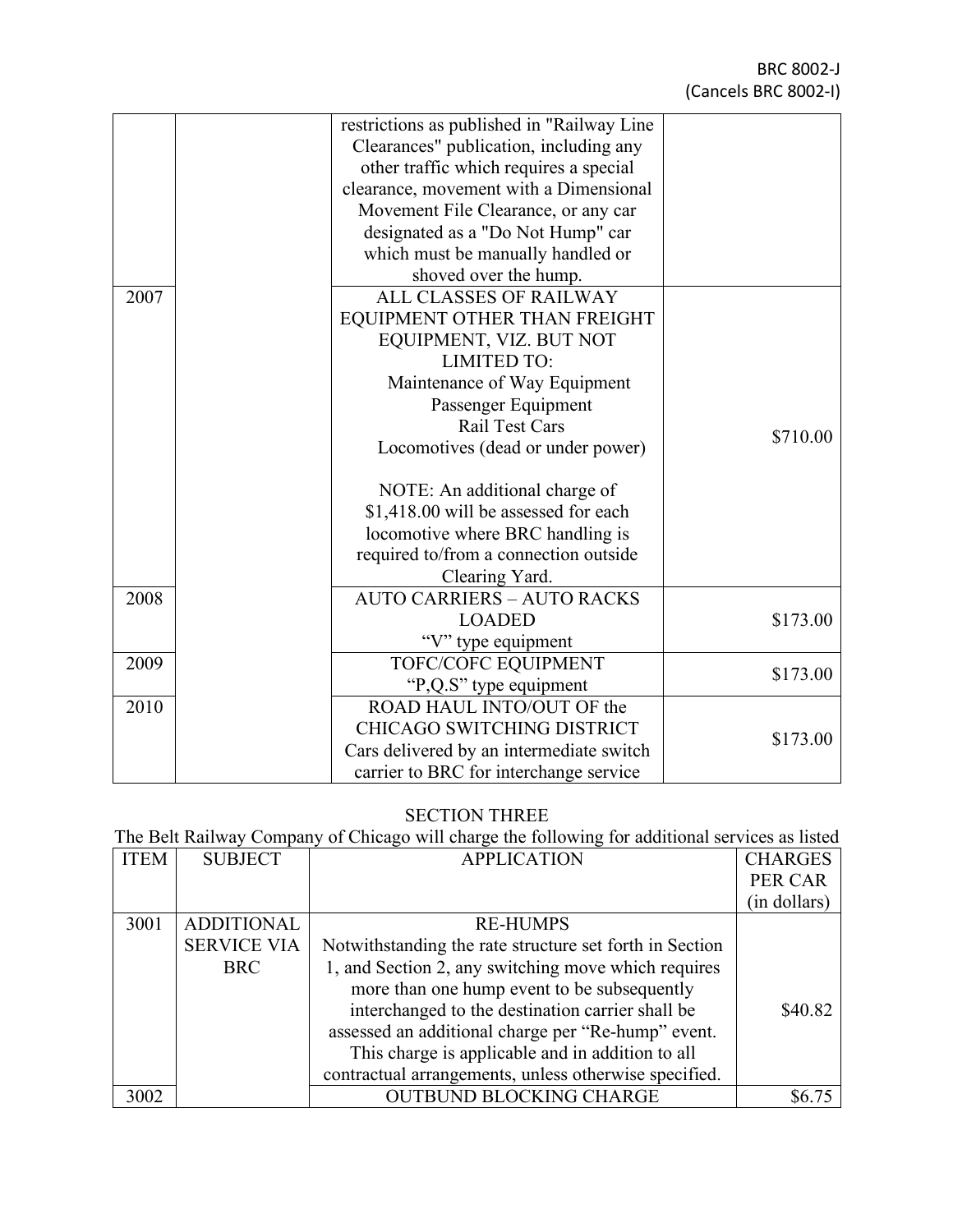BRC 8002-J (Cancels BRC 8002-I)

|      | One "free" outbound block per 2,000 outbound cars. |             |
|------|----------------------------------------------------|-------------|
|      | Charge applied to each car of excess blocks with   |             |
|      | smallest number of cars.                           |             |
| 3003 | <b>PULLER SERVICE</b>                              |             |
|      | Requested service when available.                  |             |
|      | Per 8 Hour Crew                                    | \$1,221.00  |
|      | Each Additional Hour                               | \$153.00    |
|      | BRC Locomotive, Per Day, Per Unit                  | \$366.00    |
|      | <b>Lunch Penalties</b>                             | \$60.45     |
| 3004 | <b>LOCOMOTIVE SERVICING</b>                        |             |
|      | Servicing of foreign locomotives at Clearing Yard. |             |
|      |                                                    |             |
|      | Diesel Fuel and Lube Oil                           | <b>COST</b> |
|      | Servicing Unit                                     | \$184.00    |
|      | <b>Supplies</b>                                    | \$16.47     |
|      | Diesel Fuel Surcharge Per Gallon                   | \$0.050     |
|      | Sand Surcharge Per Ton                             | \$3.15      |

### SECTION FOUR

Rates named in Section One of this tariff will apply to industries located on The Belt Railway Company of Chicago and categorized herein according to zones. (See Item 65 for changes.)

| <b>ITEM</b> | <b>SUBJECT</b>                  | <b>APPLICATION</b>            |
|-------------|---------------------------------|-------------------------------|
|             |                                 |                               |
| 4001        |                                 | <b>CHARTER STEEL PRODUCTS</b> |
|             |                                 | 1600 S. KOSTNER               |
|             |                                 |                               |
|             |                                 | <b>EXXON MOBIL</b>            |
|             |                                 |                               |
|             | ZONE 1                          | <b>3801 S. CICERO</b>         |
|             | <b>ALPHA LIST Of INDUSTRIES</b> |                               |
|             |                                 | <b>FLEXOGLASS</b>             |
|             |                                 | 4647 W. AUGUSTA BLVD.         |
|             |                                 |                               |
|             |                                 |                               |
|             |                                 | UNILEVER BEST FOODS           |
|             |                                 | 2816 S. KILBOURN              |
| 4002        |                                 | AFTON CHEMICALS INC.          |
|             |                                 | 7201 WEST 65TH ST.            |
|             |                                 |                               |
|             |                                 |                               |
|             |                                 | <b>AGRIUM USA INC.</b>        |
|             |                                 | 13131 LAKE FRASER DR          |
|             |                                 | CALGARY, AB CANADA            |
|             | ZONE <sub>2</sub>               |                               |
|             | <b>ALPHA LIST Of INDUSTRIES</b> | <b>AGROW FRESH PRODUCE</b>    |
|             |                                 |                               |
|             |                                 | 4540 S. KOLMAR                |
|             |                                 |                               |
|             |                                 | <b>ALLIANCE STEEL</b>         |
|             |                                 | 6499 W. 66TH PL.              |
|             |                                 |                               |
|             |                                 |                               |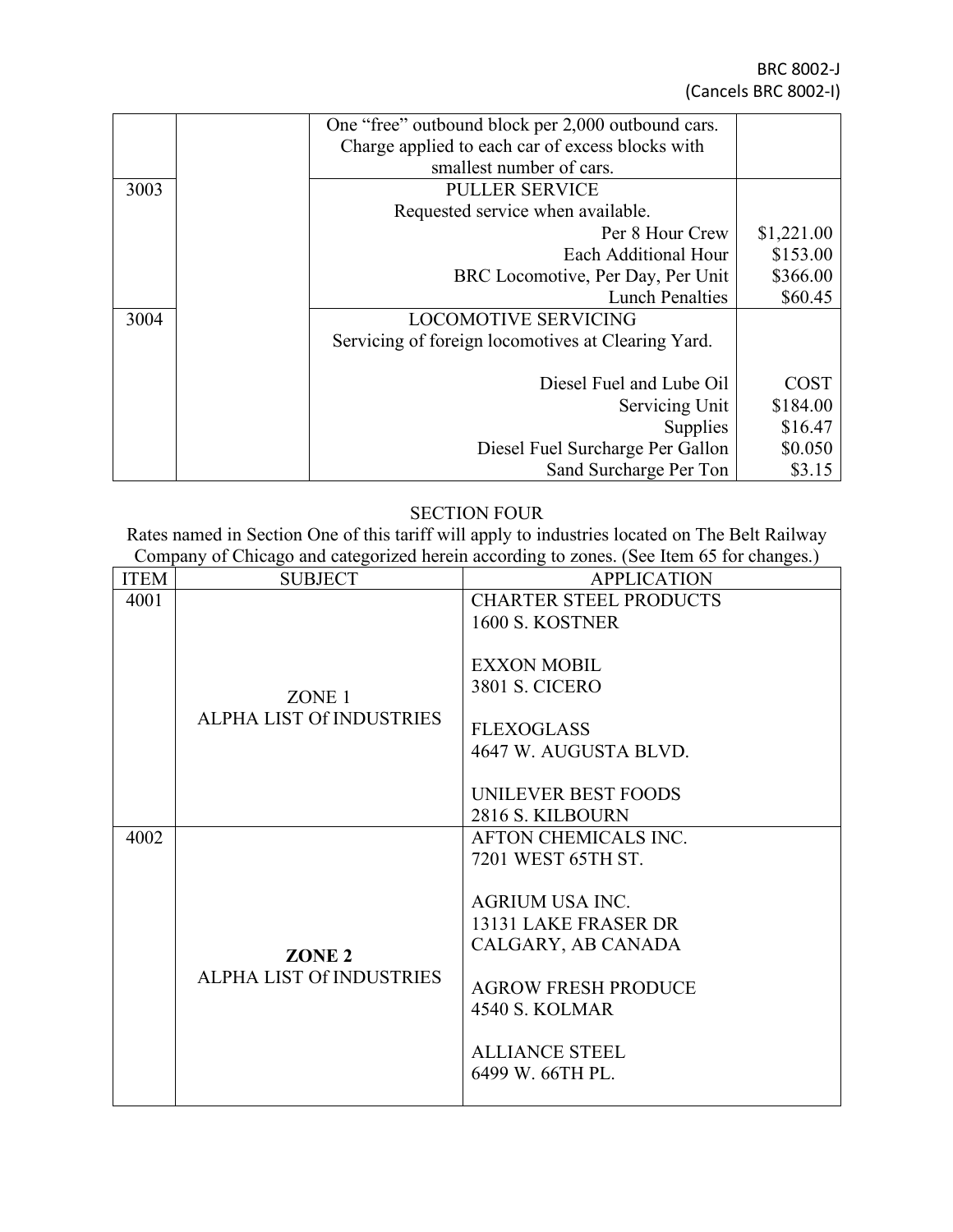| <b>COLONIAL BRICK CO.</b><br>2222 S. HALSTED ST.                  |
|-------------------------------------------------------------------|
| <b>CORRUGATED SUPPLIES</b><br>5043 W. 67TH STREET                 |
| DART CONTAINER CORP (SOLO CUP)<br><b>7575 SOUTH KOSTNER</b>       |
| <b>GENERAL ELEC. APPL. SER. SHOP</b><br><b>6045 S. NOTTINGHAM</b> |
| <b>GRACE DAVISON</b>                                              |
| 4099 W. 71ST STREET<br><b>HALLSTAR COMPANY</b>                    |
| 5851 WEST 73RD ST.                                                |
| <b>HELM FINANCIAL</b><br>505 SANSOME ST.<br>SAN FRANCISCO, CA     |
| HOIST LIFT TRUCK MFG.<br>6499 WEST 65TH ST.                       |
| HOME PRODUCTS INTL.<br>4501 WEST 47TH ST.                         |
| <b>INDEPENDENCE TUBE CORP.</b><br>6226 WEST 74TH ST.              |
| <b>INGREDION INC.</b><br><b>ARGO</b>                              |
| <b>INTERNATIONAL PAPER</b><br>5300 WEST 73RD ST.                  |
| <b>JERICH USA INC.</b><br>6558 WEST 73RD ST.                      |
| <b>MANSFIELD OIL</b><br><b>P.O. BOX 48</b><br>MARK, IL            |
| MIDWEST WHSE, & DIST, SYSTEM<br>6634 WEST 68TH STREET             |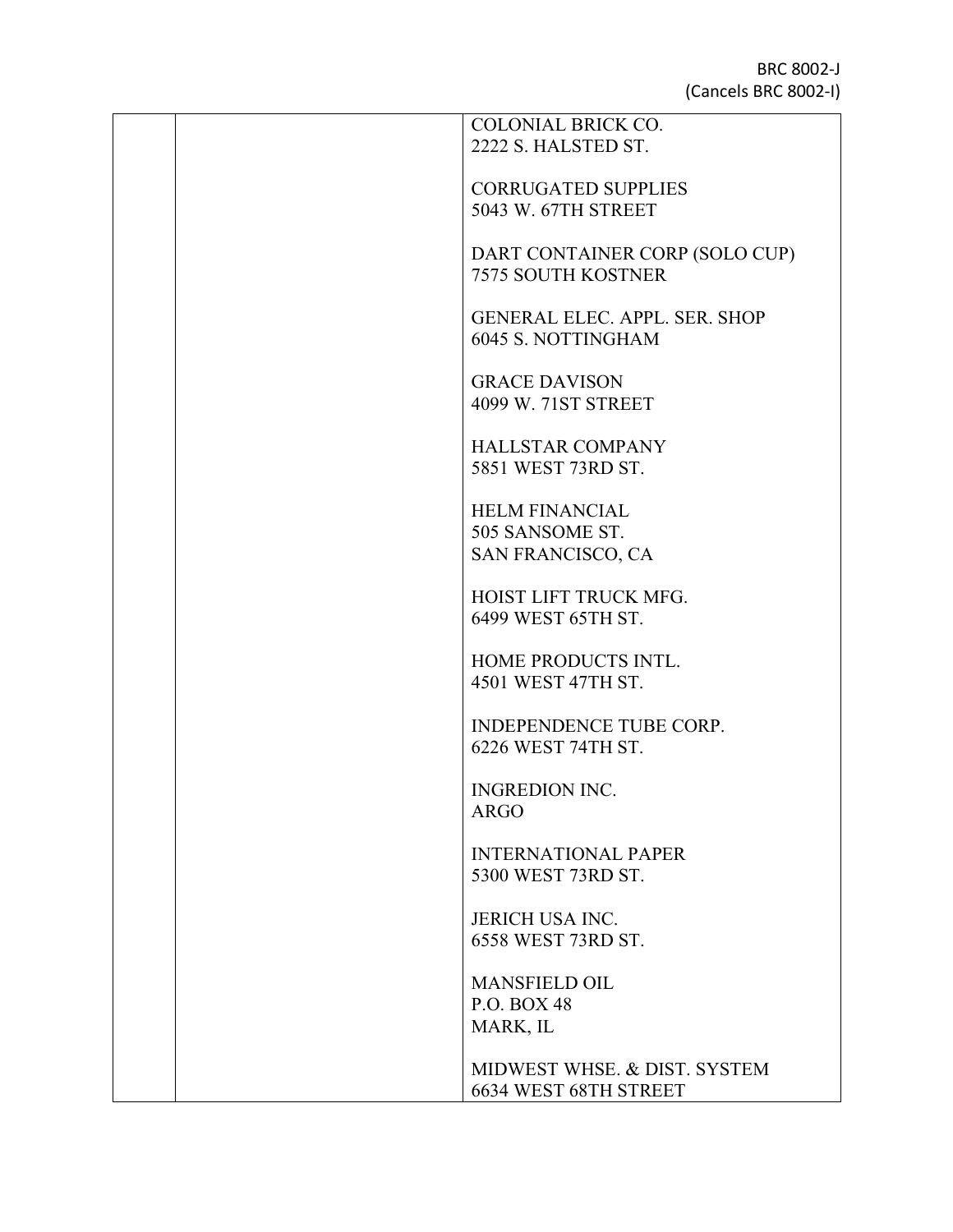|  | MONDELEZ INTERNATIONAL<br><b>7300 S. KEDZIE</b>                   |
|--|-------------------------------------------------------------------|
|  | <b>MOTIVE POWER</b><br><b>1905 MARKETVIEW DR</b><br>YORKVILLE, IL |
|  | NALCO CHEMICAL<br>6216 WEST 66TH STREET                           |
|  | <b>NEXUS DISTRIBUTION</b><br>6220 WEST 73RD STREET                |
|  | OCCIDENTAL ELECTROCHEM CORP.<br>4201 WEST 69TH ST.                |
|  | PCA CHICAGO CONTAINER<br>5445 WEST 73RD ST.                       |
|  | PCS SALES USA<br>122 1ST AVE SOUTH<br>SASKATOON, SK CANADA        |
|  | PERKINS PRODUCTS INC.<br>7025 WEST 66TH ST.                       |
|  | <b>PACTIV</b><br><b>7200 S. MASON</b><br>7207 S. MASON            |
|  | RAMPTECH AMERICA<br>6900 S. CENTRAL                               |
|  | <b>RAYNER RINN-SCOTT</b><br><b>6700 SOUTH OLD HARLEM</b>          |
|  | <b>ROQUETTE</b><br>1417 EXCHANGE ST.<br>KEOKUK, IA                |
|  | SIMS-METAL/MANAGEMENT<br><b>6660 SOUTH NASHVILLE</b>              |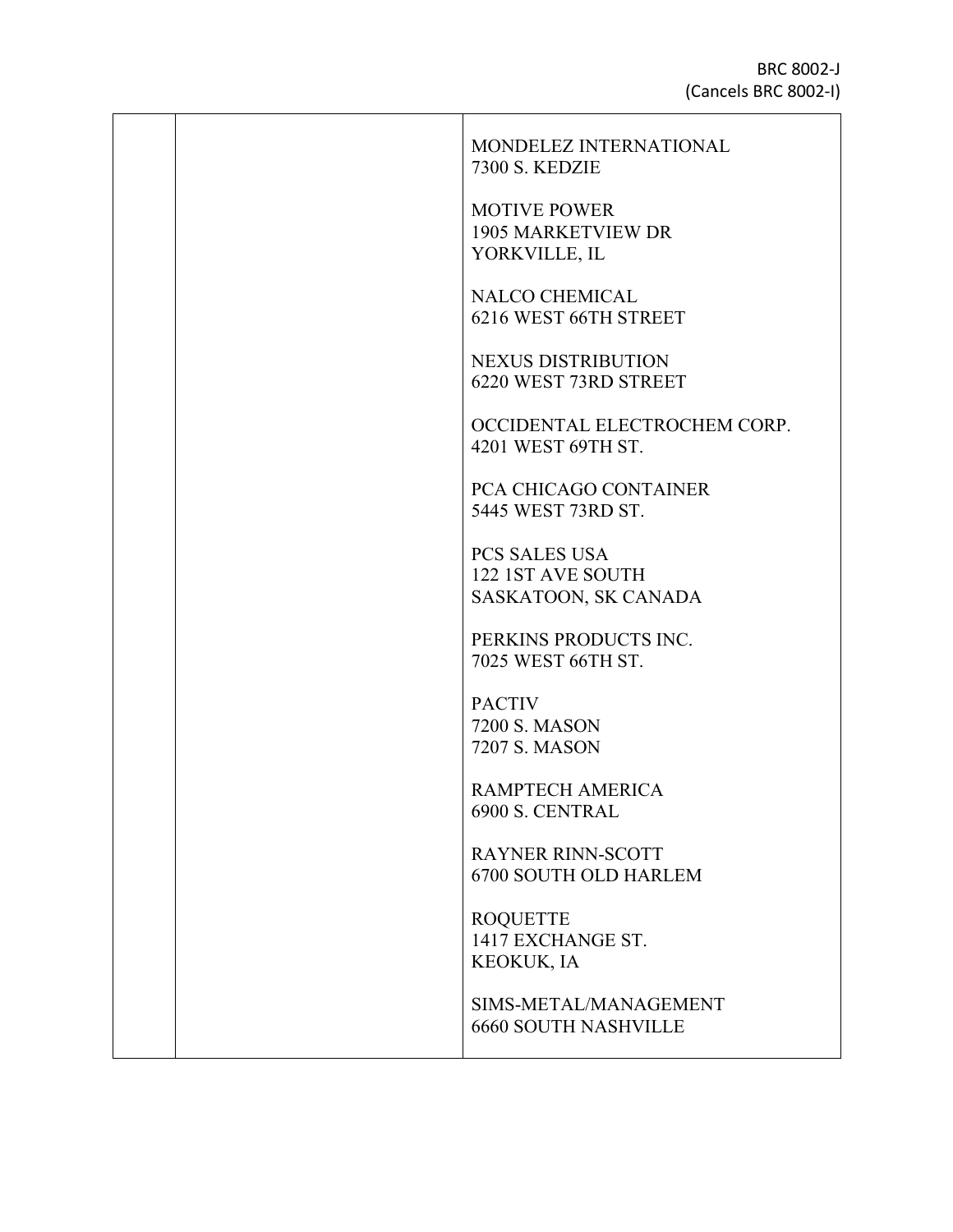|      |                                 | <b>SUPERIOR GRAPHITE</b>        |
|------|---------------------------------|---------------------------------|
|      |                                 | 6616 S. LARAMIE                 |
|      |                                 | 6540 S. LARAMIE                 |
|      |                                 |                                 |
|      |                                 |                                 |
|      |                                 | TOTAL PETROCHEMICALS USA        |
|      |                                 | P.O. BOX 674411                 |
|      |                                 | HOUSTON, TX                     |
|      |                                 |                                 |
|      |                                 | TOOTSIE ROLL INDUSTRIES         |
|      |                                 | <b>7401 S. CICERO AVE.</b>      |
|      |                                 |                                 |
|      |                                 |                                 |
|      |                                 | <b>UNIVAR</b>                   |
|      |                                 | 7050 WEST 71ST ST.              |
|      |                                 |                                 |
|      |                                 | <b>U.S. BUREAU OF STANDARDS</b> |
|      |                                 | DEPARTMENT OF COMMERCE          |
|      |                                 | <b>WASHINGTON D.C.</b>          |
|      |                                 |                                 |
|      |                                 |                                 |
|      |                                 | W. R. GRACE CONST. PRODS.       |
|      |                                 | 6051 W. 65TH                    |
|      |                                 |                                 |
|      |                                 | <b>WESTROCK</b>                 |
|      |                                 | 6131 WEST 74TH STREET           |
| 4003 |                                 |                                 |
|      |                                 | ELG METALS, INC.                |
|      |                                 | 103RD AND CALUMET               |
|      |                                 |                                 |
|      |                                 | <b>FIRST UNION RAIL</b>         |
|      |                                 | <b>6250 RIVER ROAD</b>          |
|      | ZONE <sub>3</sub>               | ROSEMONT, IL                    |
|      | <b>ALPHA LIST Of INDUSTRIES</b> |                                 |
|      |                                 | <b>SKYWAY CEMENT CO. LLC</b>    |
|      |                                 |                                 |
|      |                                 | 3020 EAST 103RD STREET          |
|      |                                 |                                 |
|      |                                 | WABTEC (CARDWELL WESTINGHOUSE)  |
|      |                                 | 8400 SOUTH STEWART              |

### EXPLANATION OF ABBREVIATIONS

| <b>ABBREVIATION   EXPLANATION</b> |                                                                      |  |
|-----------------------------------|----------------------------------------------------------------------|--|
| ASLG                              | American Short Line and Regional Railroad Association                |  |
| <b>BRC</b>                        | Belt Railway Company of Chicago                                      |  |
| <b>BOE</b>                        | Hazardous Materials Regulations of the Department of Transportation, |  |
|                                   | Bureau of Explosives, Agent.                                         |  |
| <b>CFR</b>                        | Code of Federal Regulations                                          |  |
| ICC                               | <b>Interstate Commerce Commission</b>                                |  |
| lbs                               | Pounds                                                               |  |
| <b>NSO</b>                        | National Service Order, Western Trunk Line Committee, Agent.         |  |